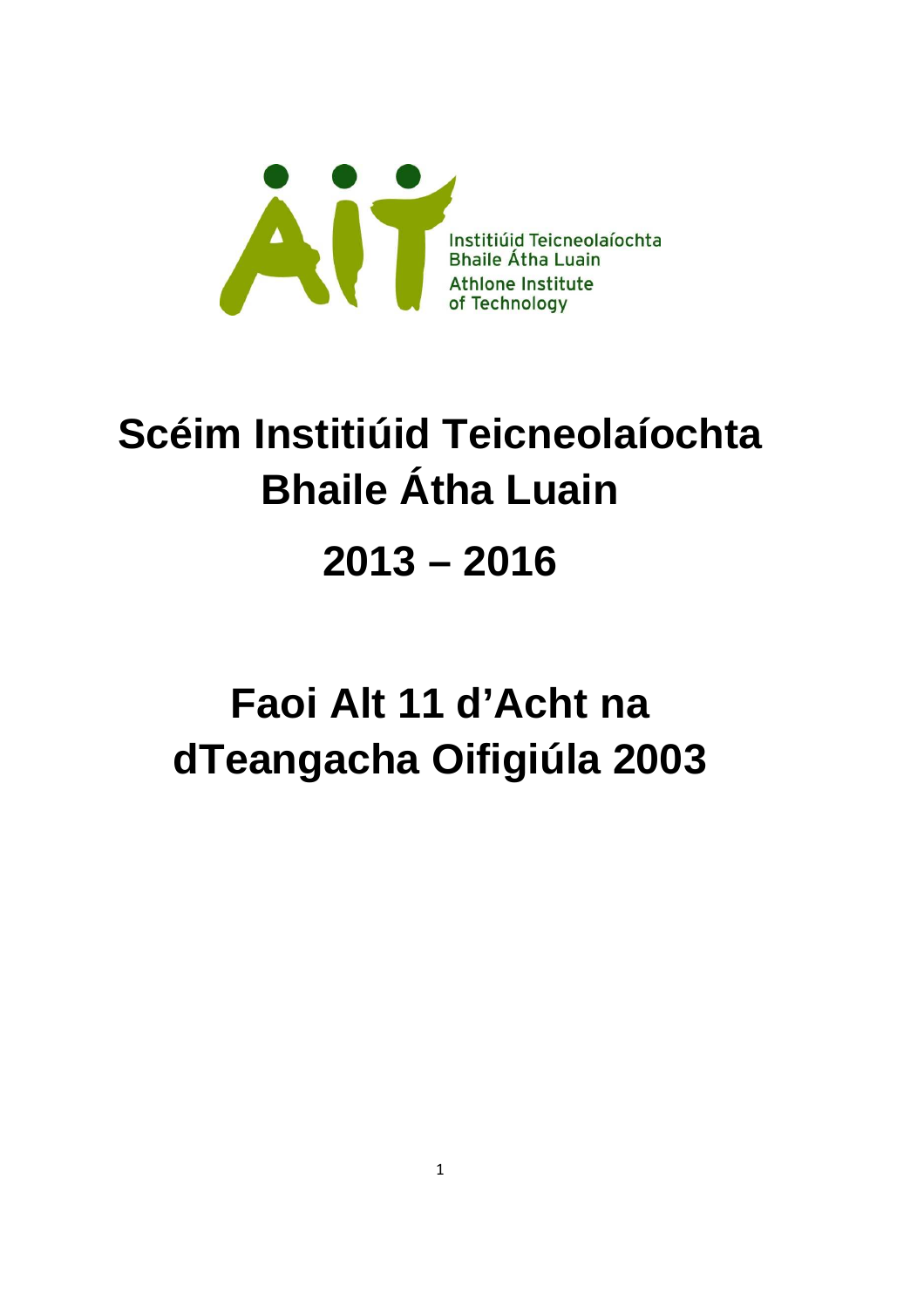#### **Ábhar**

#### **Caibidil 1 Intreoir agus Cúlra**

- 1.1 Treoirlínte d'Ullmhú Scéime
- 1.2 Ábhar na Scéime Teanga
- 1.3 Dáta Tosaithe na Scéime
- 1.4 Forbhreathnú ITBÁL
	- 1.4.1 Ráiteas Físe
	- 1.4.2 An Institiúid
	- 1.4.3 Custaiméirí agus Cliaint
	- 1.4.4 Réimsí Feidhmiúla
	- 1.4.5 Measúnú ar an méid a bhfuil seirbhísí ar fáil cheana trí mheán na Gaeilge

#### **CAIBIDIL 2 Achoimriú Seirbhísí/Gníomhaíochtaí de réir Rannáin**

- 2.1 Intreoir
- 2.2 Oifig an Chláraitheora
	- 2.2.1 Leabharlann
	- 2.2.2 Riarachán Acadúil agus Gnóthaí Mic Léinn
	- 2.2.3 Teicneolaíocht an Eolais
	- 2.2.4 Rannóg Sheirbhísí Mic Léinn
	- 2.2.5 Aonad Foghlama agus Teagaisc
	- 2.2.6 An Rannóg Spóirt
- 2.3 Oifig Airgeadais/AD
- 2.4 Scoileanna
- 2.5 An Oifig Thaighde, Nuálaíochta agus Fhiontraíochta
- 2.6 An Oifig Chumarsáide agus Mhargaíochta

#### **CAIBIDIL 3 Feabhsú na Seirbhísí atá le soláthar go Dátheangach**

- 3.0 Intreoir
- 3.1 Meáin Chumarsáide leis an bPobal
	- 3.1.1 Réamh-eolaire
	- 3.1.2 Foirmeacha iarratais/Bróisiúir/Bileoga eolais
	- 3.1.3 Foilseacháin Ilghnéitheacha
	- 3.1.4 Suíomh Gréasáin
	- 3.1.5 Ríomhphost
	- 3.1.6 Comhfhreagras Ginearálta
	- 3.1.7 Fógra Béil
	- 3.1.8 Oibriúchán Fáiltithe
	- 3.1.9 Preas-eisiúintí
- 3.2 Seirbhísí Tacaíochta
- 3.3 Earcú
- 3.4 Oiliúint agus Forbairt

#### **CAIBIDIL 4 Monatóireacht agus Athbhreithniú**

**CAIBIDIL 5 Poibliú na Scéime Comhaontaithe**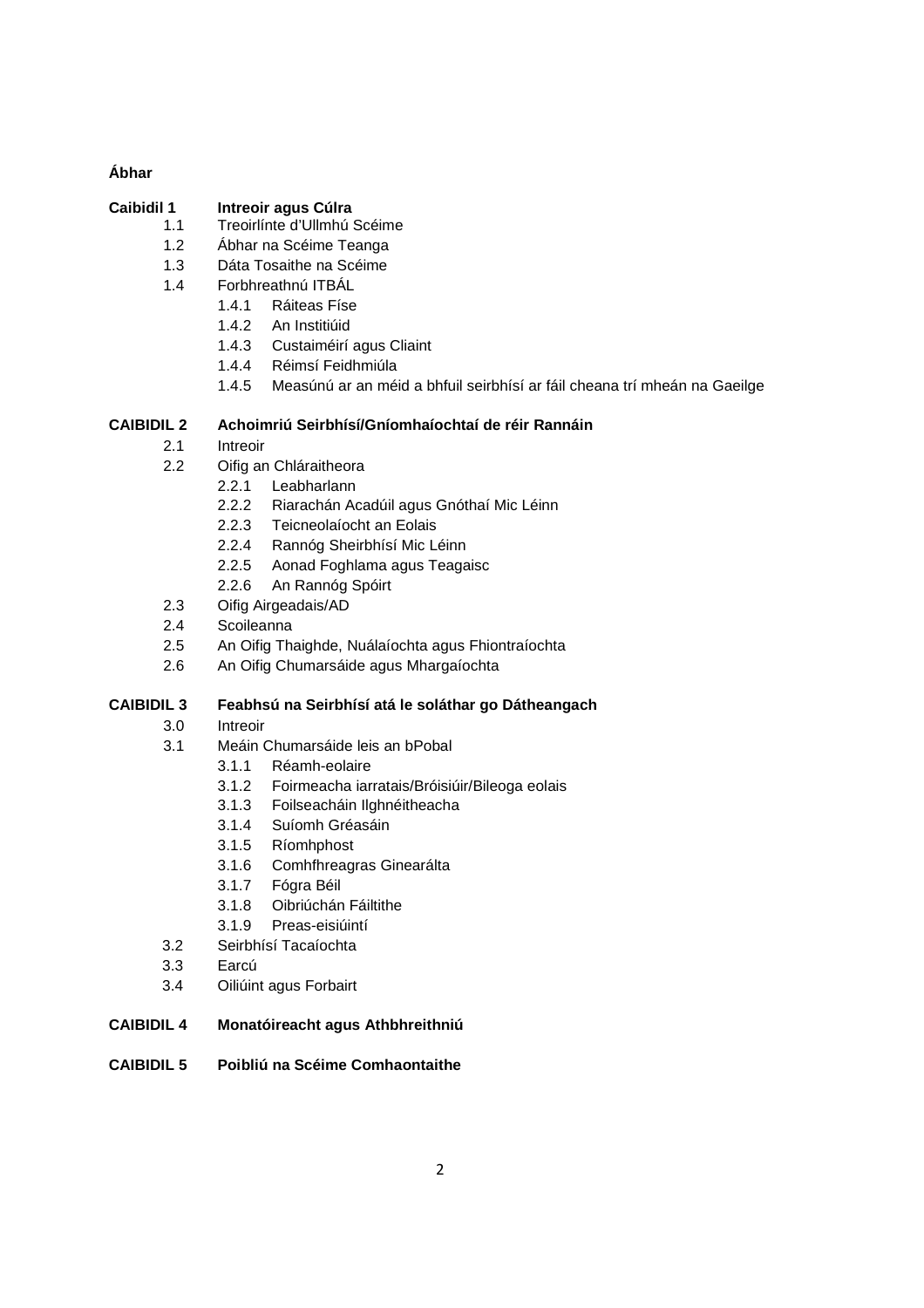### **CAIBIDIL1**

# **INTREOIR AGUS CÚLRA**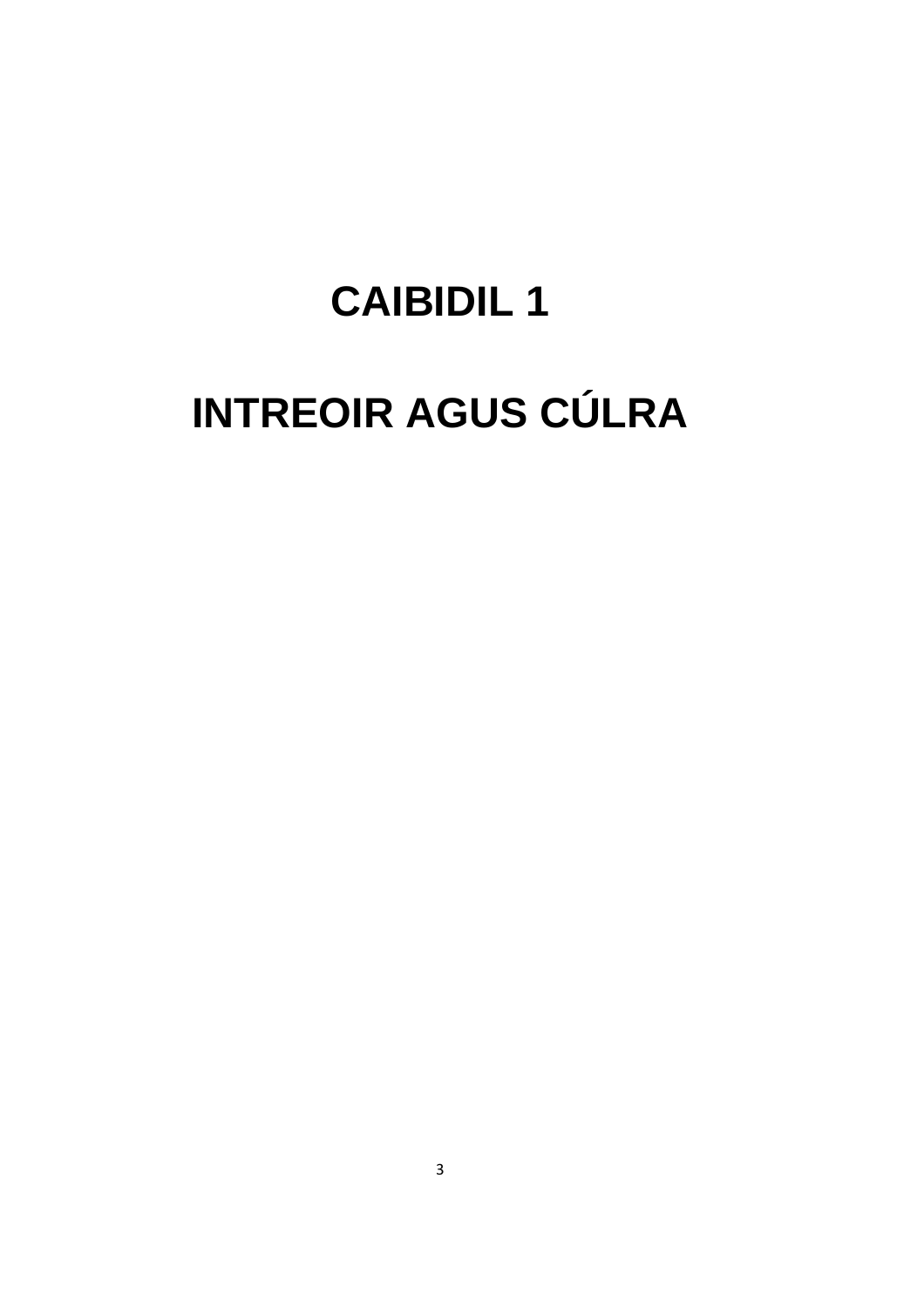#### **Intreoir/Cúlra**

Ullmhaíodh an scéim seo faoi Alt 11 d'Acht na dTeangacha Oifigiúla 2003 (a dtagraítear dó as seo amach mar an tAcht) ag ITBÁL. Déanann Alt 11 soláthar d'ullmhú scéime reachtúla ag comhlachais phoiblí a thugann sonraí faoi na seirbhísí a chuirfidh siad ar fáil:

- Trí mheán na Gaeilge,
- Trí mheán an Bhéarla, agus
- Trí mheán na Gaeilge agus an Bhéarla, agus

na bearta atá le cur i gcrích le cinntiú go gcuirfear aon seirbhís ar fáil laistigh de chreat ama comhaontaithe nach bhfuil á cur ar fáil ag an gcomhlachas trí mheán na Gaeilge.

#### **1.1 Treoirlínte d'Ullmhú Scéime**

Dréachtaíodh an scéim seo, ag cur san áireamh na treoirlínte sin a d'fhoilsigh an tAire Ealaíon, Oidhreachta agus Gaeltachta agus tar éis comhairliúcháin le baill fhoirne, le mic léinn agus le páirtithe leasmhara ionadaíocha. D'eisigh an Institiúid fógra poiblí freisin faoi Alt 13, ag tabhairt cuireadh do dhaoine léiriúcháin a dhéanamh maidir le hullmhú na dréachtscéime faoi Alt 11 ó aon pháirtithe leasmhara.

Chuaigh na haighneachtaí agus tuairimí agus moltaí seo a chuir baill fhoirne agus mic léinn isteach i bhfeidhm ar an scéim. Is mór leis an Institiúid an t-am agus an saothar atá caite ag daoine ábhartha ar an bpróiseas seo.

#### **1.2 Ábhar na Scéime Teanga**

Faoi láthair cuirtear seirbhísí ITBÁL ar fáil trí mheán an Bhéarla. Tá líon teoranta foirne ag an Institiúid a bhfuil inniúlacht bhéil acu sa Ghaeilge agus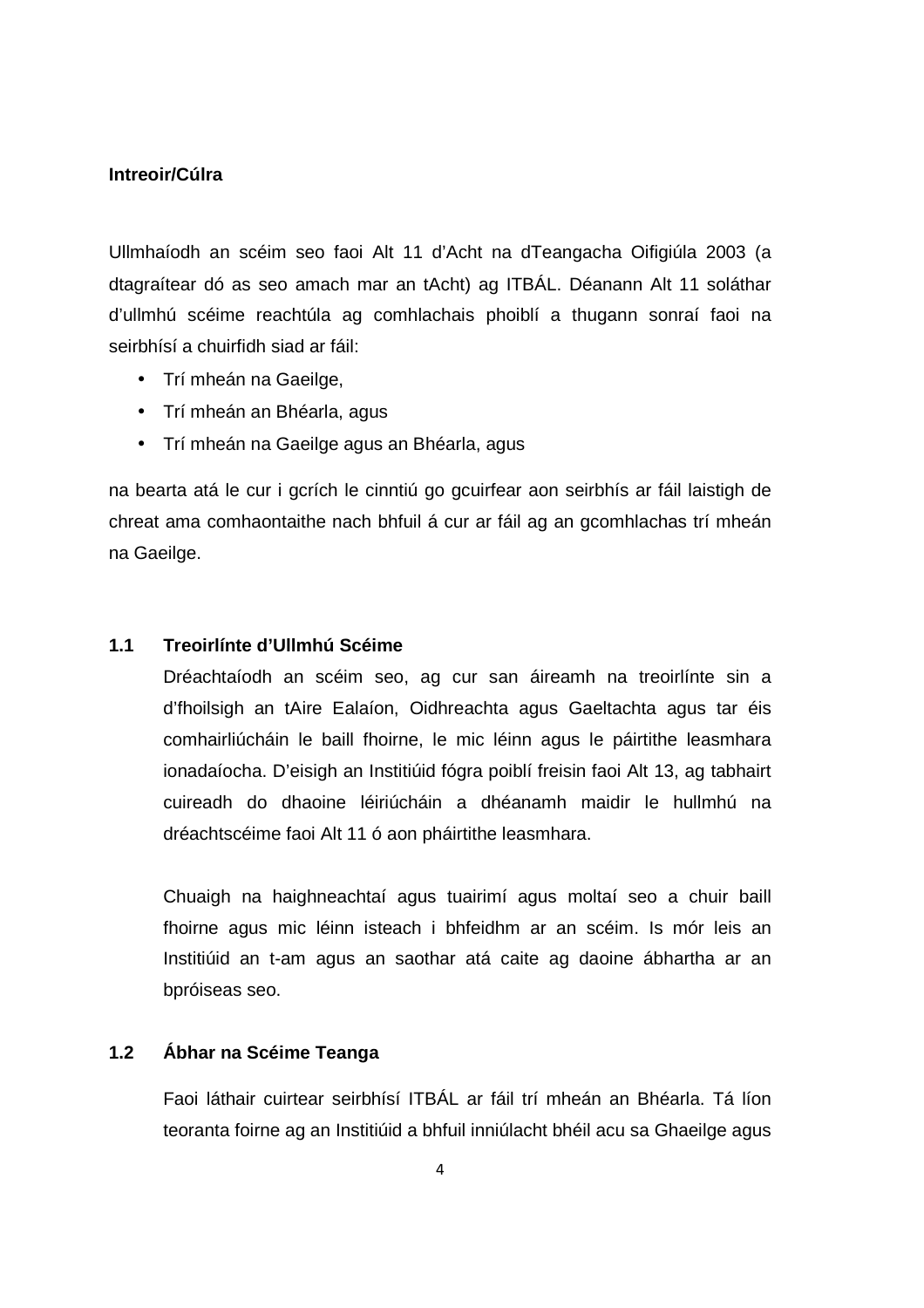líon níos lú arís a bhfuil inniúlacht scríofa acu. Is iad tosaíochtaí na scéime ná:

- Leibhéal an éilimh do sheirbhísí Gaeilge a thomhas agus monatóireacht a dhéanamh air sin
- Feasacht a chruthú i measc na foirne i dtaca le hábhar agus cuspóir na scéime
- Soláthar a chur ar fáil don fhoireann le hinniúlacht a fhorbairt sa Ghaeilge
- Rialacháin an Achta a chomhlíonadh
- Cur i bhfeidhm éifeachtach na Scéime a chinntiú chomh maith le cinntiú go seachadtar na tiomantais sin a thugtar

#### **1.3 Dáta Tosaithe na Scéime**

Tá an scéim deimhnithe ag an Aire Ealaíon, Oidhreachta agus Gaeltachta agus beidh feidhm léi ó 21 Deireadh Fómhair 2013 ar aghaidh. Beidh an scéim i bhfeidhm ar feadh tréimhse trí bliana ón dáta seo nó go dtí go ndeimhnítear scéim nua ag an Aire de bhun Ailt 15 den Acht, cibé acu is déanaí.

#### **1.4 Forbhreathnú ITBÁL**

#### **1.4.1 Ráiteas Físe**

Tá sé d'aidhm ag ITBÁL a chuid buanna a threisiú le go mbeidh sí mar chéad rogha d'fhoghlaimeoirí agus do bhaill fhoirne go réigiúnach, go náisiúnta agus go hidirnáisiúnta. Bainfear seo amach trí bhéim a chur ar fhorbairt an fheabhais nualaíoch i réimsí an teagaisc, an mhalartaithe acadúil agus fheabhsú na timpeallachta teagascláraithe, bunú clú láidir i dtaca le taighde, nuálaíocht agus aistriú eolais, agus ról ceannaireachta i bhforbairt eacnamaíoch, shóisialta, chultúrtha agus timpeallachta réigiún Thairseach Lár Tíre.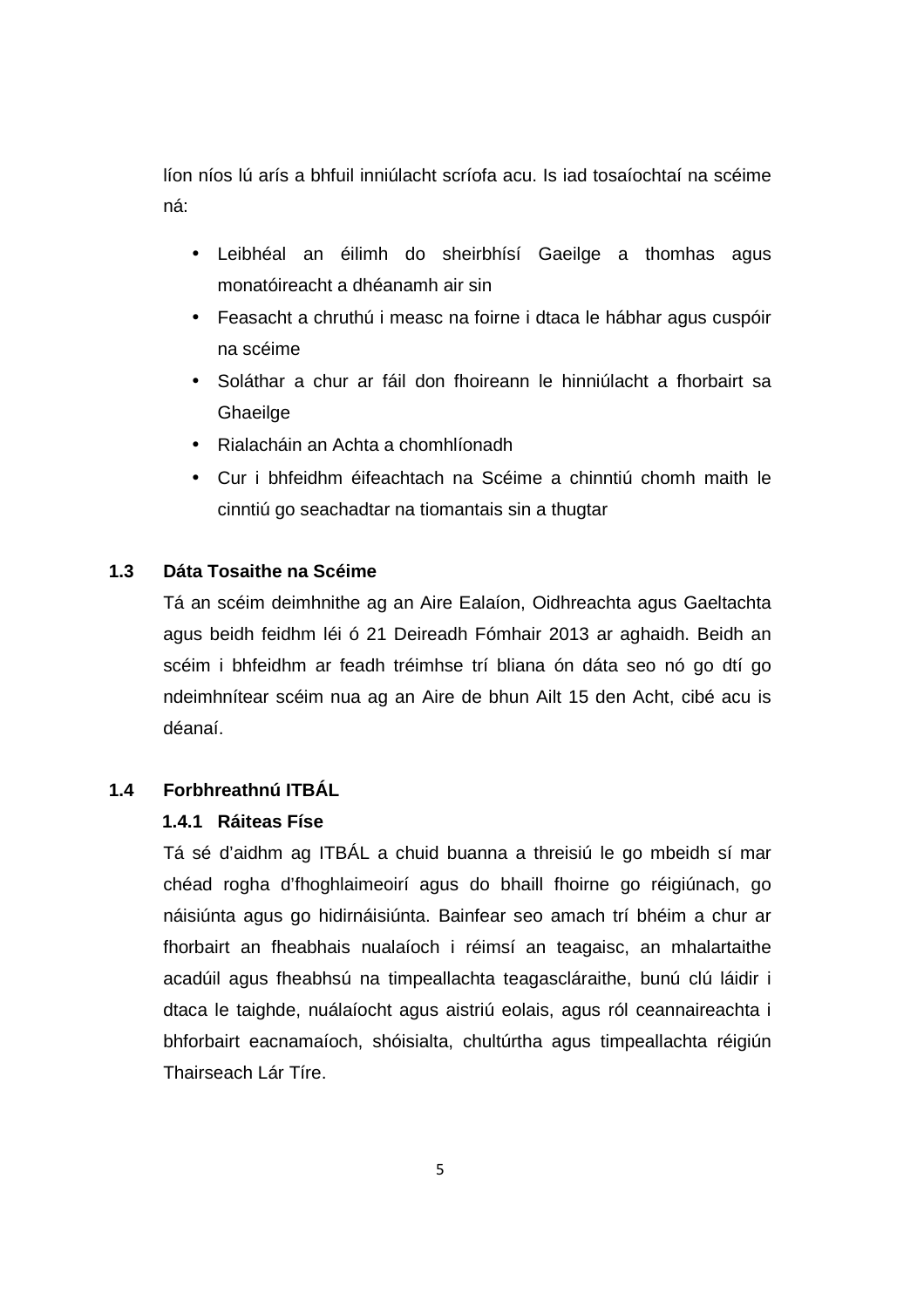#### **1.4.2 An Institiúid**

Is institiúid ardoideachais í ITBÁL a bhfuil duaiseanna bainte aici is atá lonnaithe i gcroílár na hÉireann, an t-aon institiúid ardoideachais i Lár Tíre. Bunaíodh í i 1970, agus í tar éis méadú i dtaca le méid, scóip agus tionchar ó tionscnaíodh í; breis is 6,000 mac léinn a bhíonn ag tabhairt faoi chláir fhochéime agus iarchéime anois i réimsí an Ghnó, na nDaonnachtaí, na hInnealtóireachta agus na hEolaíochta. Infheistíodh €115 milliún inár gcampas ó bhí 2000 ann, ag cinntiú go bhfaigheann na mic léinn oideachas den scoth le háiseanna ceannródaíocha.

#### **1.4.3 Custaiméirí agus Cliaint**

Is iad príomhchustaiméirí na hInstitiúide ná a cuid mac léinn, a bhfuil dualgas cúraim ar leith aici ina leith. Idirghníomhaíonn sí freisin le hinstitiúidí agus gníomhaireachtaí oideachais eile agus leis an bpobal i gcoitinne. Cuimsíonn a príomhbhonn cliaint agus custaiméara iad seo a leanas, ach níl an liosta seo eisiach:

- An tÚdarás um Ard-Oideachas (ÚAO)
- An Roinn Oideachais agus Scileanna
- Dearbhú Cáilíochta agus Cáilíochtaí Éireann (DCCÉ)
- Institiúidí Teicneolaíochta Éireann
- An Chomhairle um Thaighde in Éirinn
- Comhlachas Tairsí Lár Tíre
- Boird Oideachais agus Oiliúna (ar tugadh Coistí Gairmoideachais orthu roimhe seo)
- Comhairlí Contae
- Boird Fhorbartha Contae
- Fiontraíocht Éireann
- GFT Éireann
- Coláiste an Ghoirtín
- Institiúid an Chabháin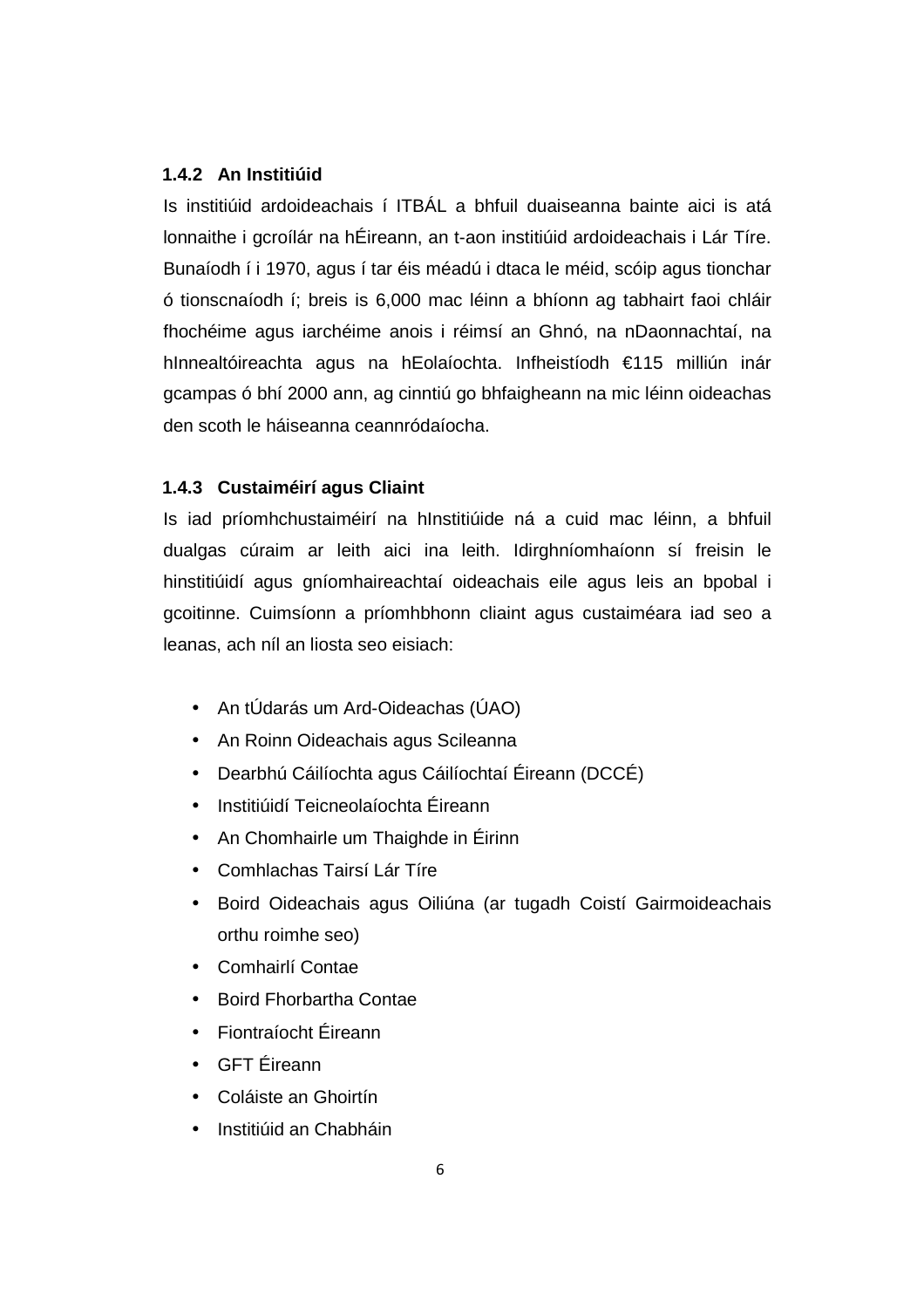- Fáilte Éireann
- An Chomhairle Ealaíon
- Innealtóirí na hÉireann
- An Chomhairle Mhúinteoireachta
- Líonra
- Tionól Réigiúnach TLTI.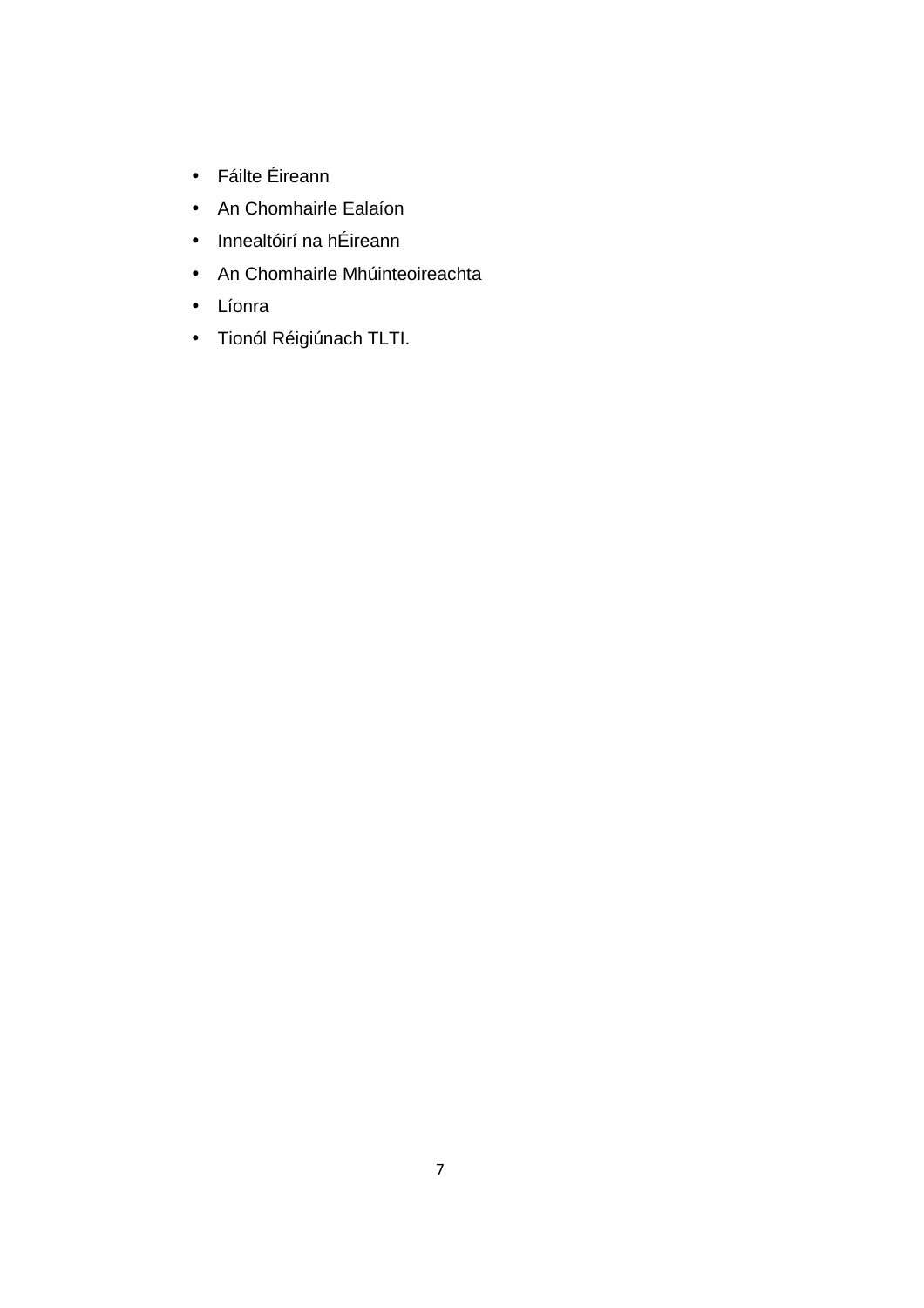#### **1.4.4 Réimsí Feidhmiúla**

| Réimse Feidhme                     | Rannóg                                            |
|------------------------------------|---------------------------------------------------|
| Oifig an Uachtaráin                | Oifig Idirnáisiúnta                               |
|                                    | Margaíocht agus Cumarsáid                         |
| Oifig an Chláraitheora Leabharlann |                                                   |
|                                    | Riarachán Acadúil agus Gnóthaí Mic Léinn          |
|                                    | Teicneolaíocht an Eolais                          |
|                                    | Seirbhísí Mic Léinn                               |
|                                    | Aonad Foghlama agus Teagaisc                      |
|                                    | An Rannóg Spóirt                                  |
| Oifig Airgeadais                   | Acmhainní Daonna                                  |
|                                    | Eastáit                                           |
|                                    | Sláinte, Sábháilteacht agus Leas                  |
|                                    | Pá rolla                                          |
|                                    | Idirbhearta Airgeadais                            |
| Scoil Ghnó                         | Staidéar Gnó                                      |
|                                    | Ríomhaireacht Chuntasaíochta agus Ghnó            |
| Daonnachtaí                        | Cúram Sóisialta                                   |
|                                    | Dearadh                                           |
|                                    | Staidéar Aíochta, Turasóireachta agus Fóillíochta |
| Innealtóireacht                    | Ceirdeanna Innealtóireachta                       |
|                                    | Innealtóireacht Shibhialta, Fhoirgníochta<br>agus |
|                                    | Mhianraí                                          |
|                                    | Innealtóireacht Leictreonaice, Ríomhaireachta &   |
|                                    | Bhogearraí                                        |
|                                    | Innealtóireacht Mheicniúil agus Pholaiméirí       |
| Eolaíocht                          | Eolaíocht Bheatha agus Fhisiceach                 |
|                                    | Eolaíocht Altranais agus Sláinte                  |
| Taighde                            | Lárionad Nuálaíochta agus Taighde Lár Tíre        |
|                                    | Institiúid Taighde Eolaíochta Bithí               |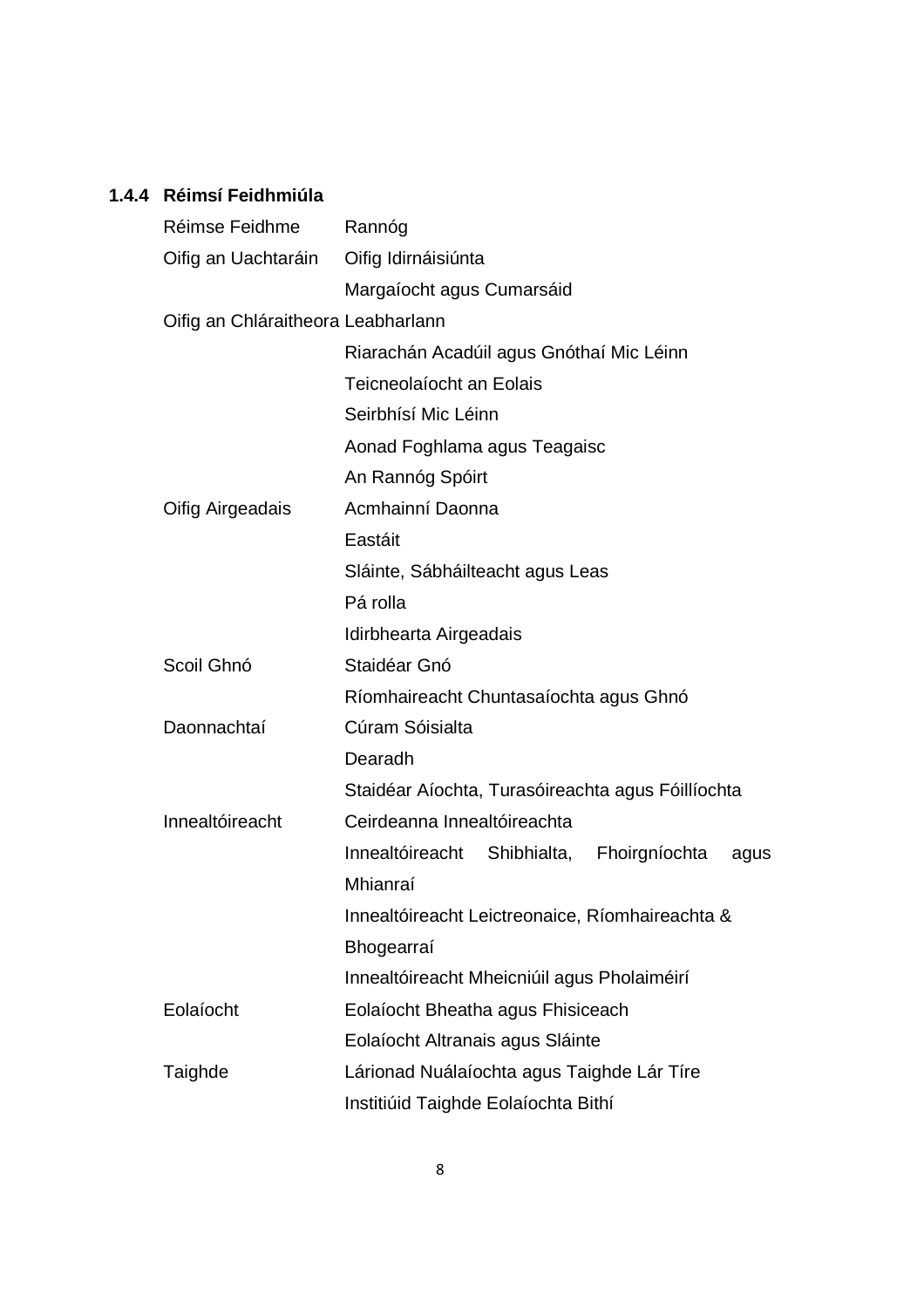Institiúid Taighde Ábhar Institiúid Taighde Bhogearraí Oifig Aistrithe Theicneolaíochta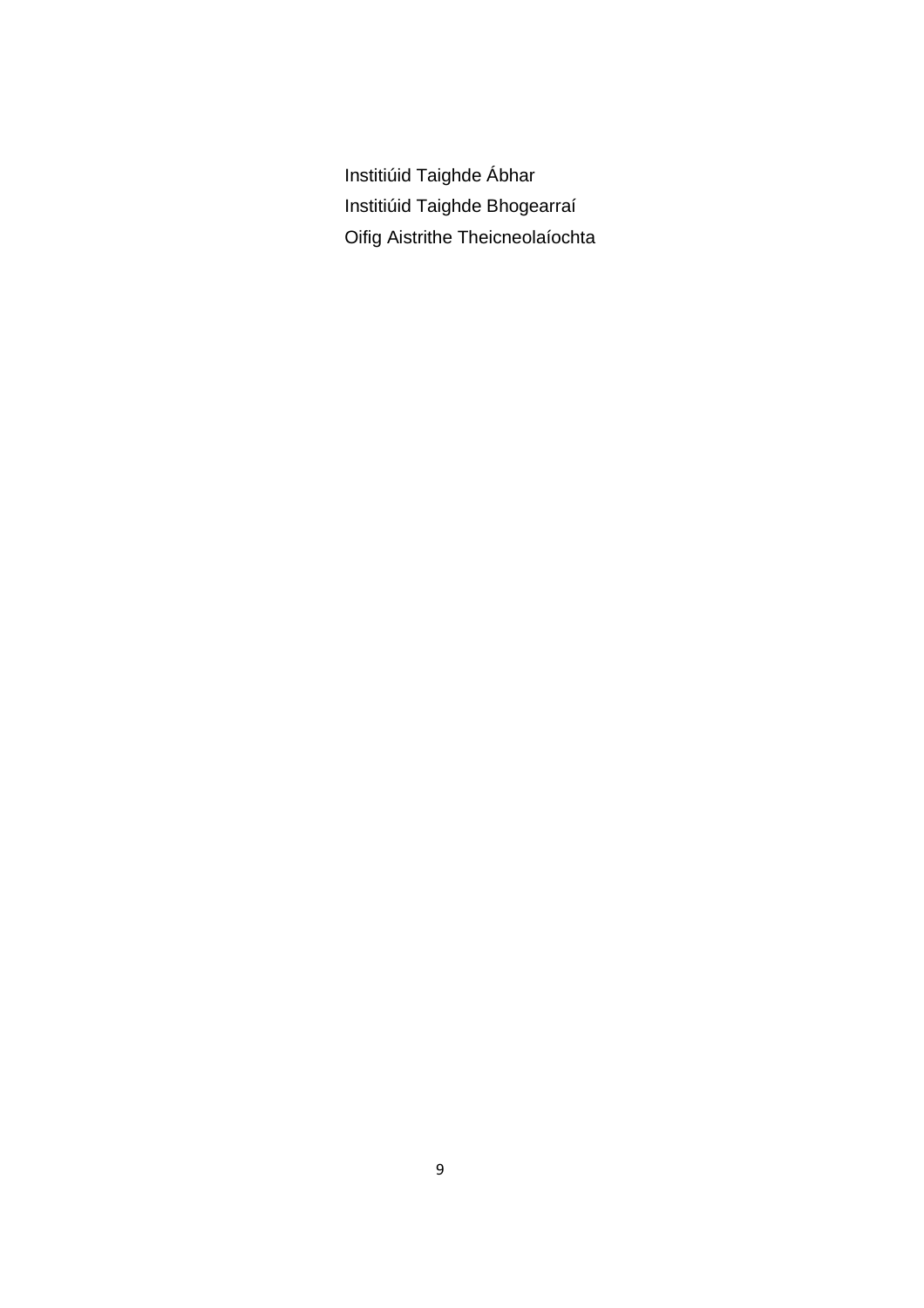#### **1.4.5 Measúnú ar an méid a bhfuil seirbhísí ar fáil cheana trí mheán na Gaeilge**

Is í príomhfheidhm an Achta ná soláthar níos fearr a chinntiú chomh maith le caighdeán níos airde seirbhísí poiblí i nGaeilge. Is í príomhfheidhm ITBÁL ná cláir oideachais d'ardchaighdeán a sholáthar agus faoi láthair seachadtar gach clár i mBéarla. Bíonn seirbhísí don phobal ginearálta, do pháirtithe leasmhara agus do ghníomhaireachtaí eile go heisiach i mBéarla freisin i láthair na huaire. Tá ITBÁL ag obair i dtreo lánchomhlíonadh riachtanais an Achta: déantar tuarascálacha bliantúla agus cuntais airgeadais a fhoilsiú go dátheangach, bíonn an páipéar ceannteidil dátheangach agus tá an chomharthaíocht nua dátheangach, agus bíonn fógraí béil réamhthaifeadta dátheangach chomh maith.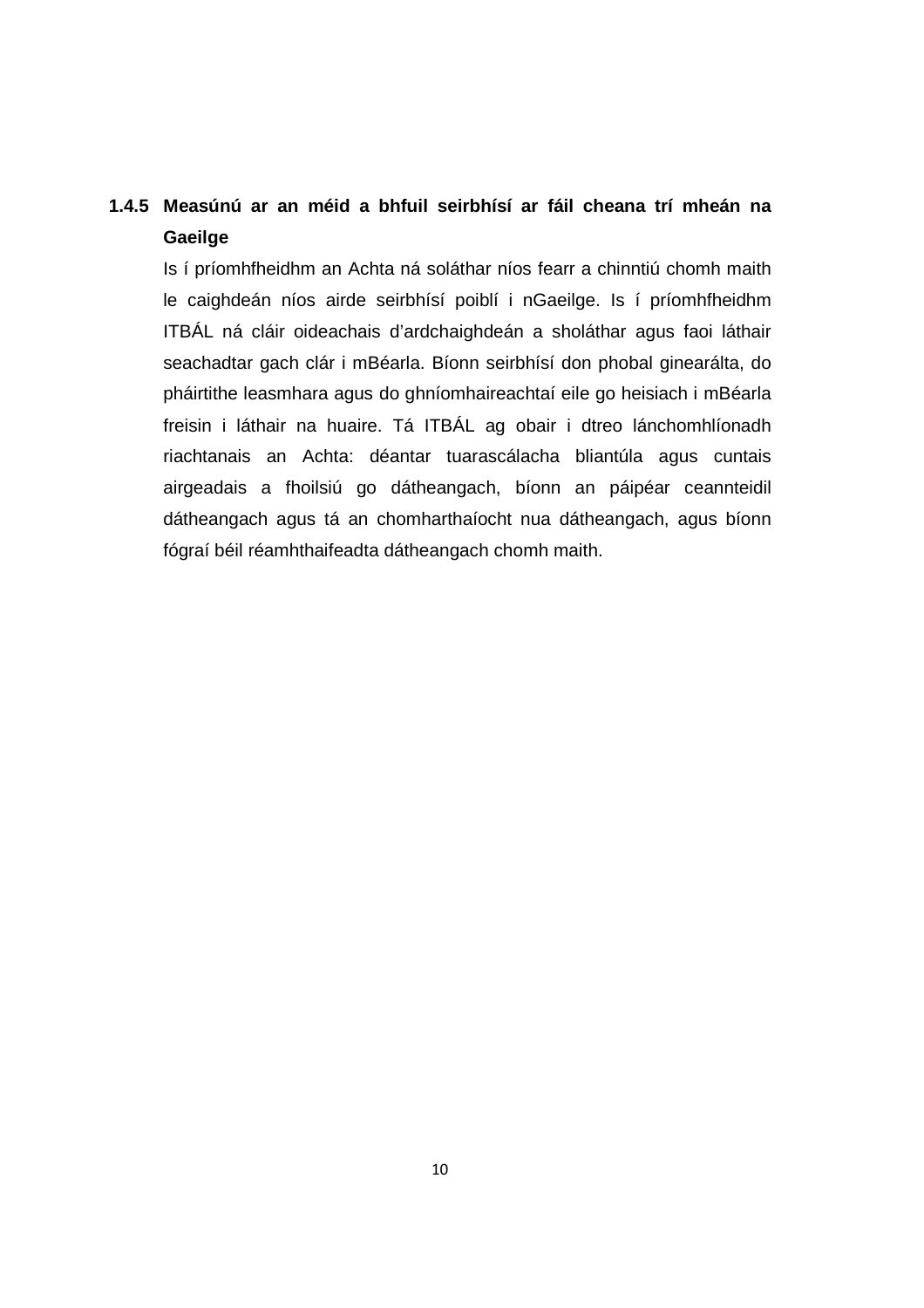### **CAIBIDIL 2**

# **ACHOIMRIÚ SEIRBHÍSÍ/GNÍOMHAÍOCHTAÍ DE RÉIR RANNÁIN**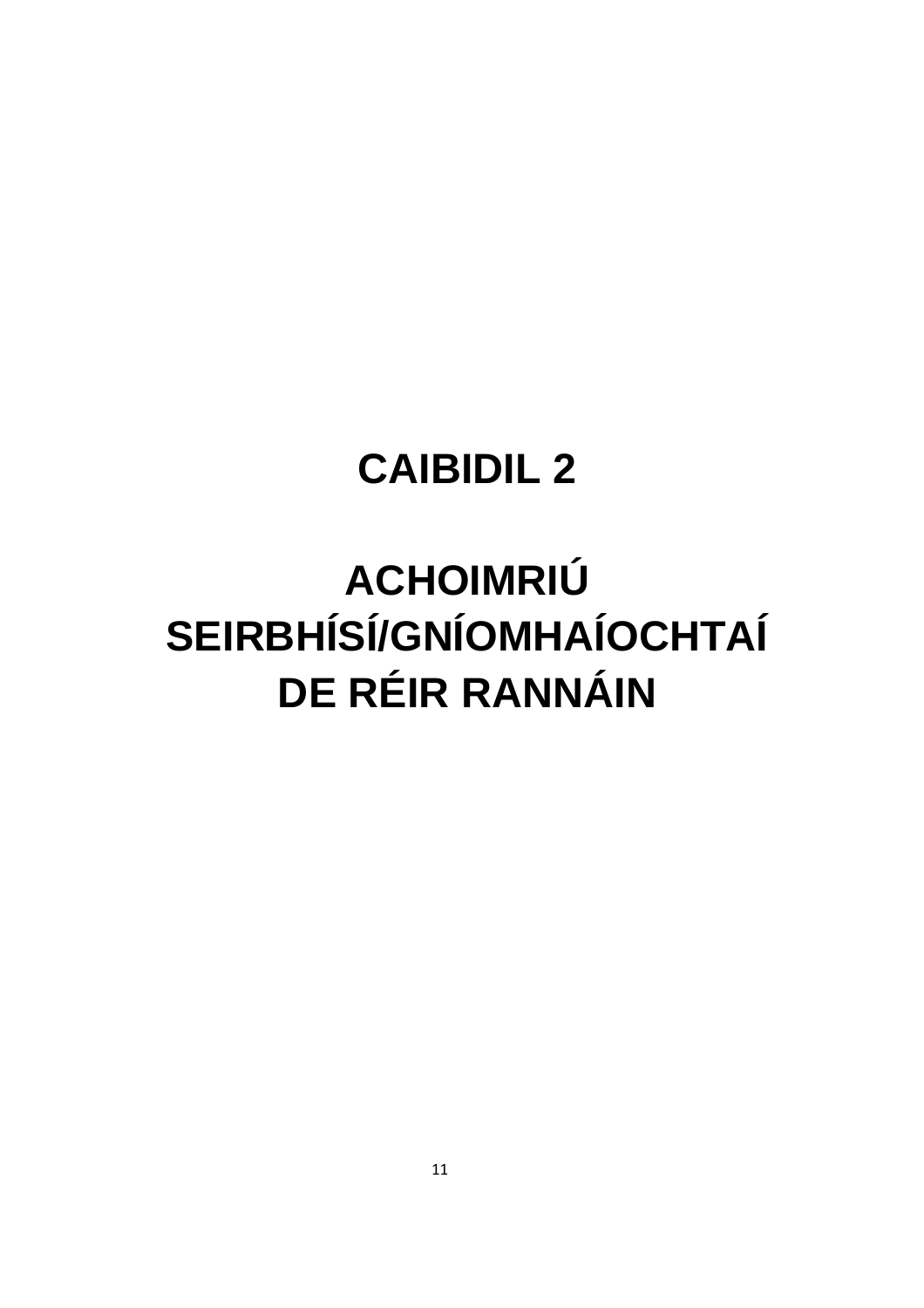#### **2.1 Intreoir**

Leagann an chaibidil seo amach an seasamh maidir le soláthar seirbhísí/gníomhaíochtaí ag rannóga aonair laistigh den Institiúid.

#### **2.2 Oifig an Chláraitheora**

#### **2.2.1 Leabharlann**

Dlúthchuid na hinstitiúide atá i Leabharlann Goldsmith agus cuireann sí ról lárnach i gcrích sa saol acadúil. Tacaíonn sí leis na gníomhaíochtaí oideachasúla agus taighde ar siúl in ITBÁL trí sheirbhís chuimsitheach fhaisnéise a chur ar fáil.

#### **2.2.2 Riarachán Acadúil agus Gnóthaí Mic Léinn**

Tá oifig an Riaracháin Oifigiúil agus Ghnóthaí Mic Léinn freagrach as clárú, measúnú agus baint amach céime na mac léinn.

#### **2.2.3 Teicneolaíocht an Eolais**

Tá Rannóg na Seirbhísí Ríomhaireachta (RSR) freagrach as cothabháil líonra na hInstitiúide chomh maith leis an idirlíon, ríomhphost, córas teileafóin, ríomhairí foirne, Rochtain Oscailte agus Lárionad TE. Tá bainistiú na gcóras CFB –Core, Banner agus Agresso mar chuid de shainchúram na rannóige seo freisin, chomh maith le bainistiú na gceadúnas láithreáin do raon táirgí bogearraí.

#### **2.2.4 Seirbhísí Mic Léinn**

Tairiscíonn ITBÁL raon leathan seirbhísí tacaíochta coimhdí do mhic léinn. Tá Rannóg na Seirbhísí Mic Léinn ar cheann de na chéad áiteanna a dtéann mic léinn le heolas agus cabhair a lorg faoi aon ghné de shaol na mac léinn. Ar na seirbhísí a thairiscítear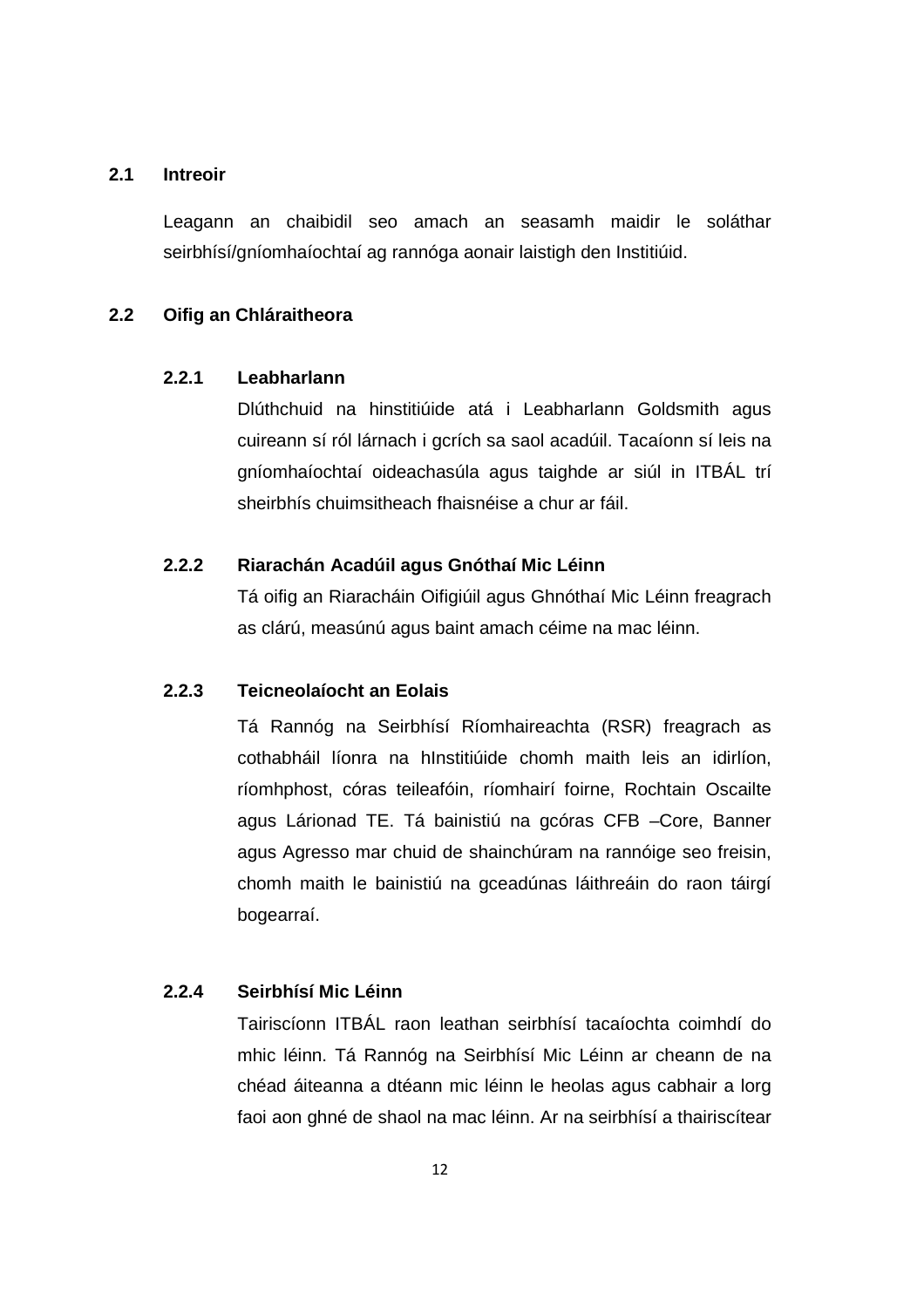tá Séiplíneacht, Comhairle Slí Beatha, Comhairliú, Seirbhís Chomhairle agus Tacaíochta Míchumais, Oifig Rochtana, áiseanna lárionaid Sláinte.

#### **2.2.5 Aonad Foghlama agus Teagaisc**

Tá an tAonad tiomanta do thacaíocht agus do chur chun cinn na foghlama agus an teagaisc in ITBÁL. Bíonn an t-aonad ag comhoibriú le cultúr a fhorbairt:

- a bhfuil meas aige ar agus a thacaíonn le difríochtaí aonair idir lucht na foghlama.
- a spreagann forbairt timpeallachtaí foghlama atá dírithe ar an mac léinn inar féidir le mic léinn bheith ag foghlaim agus ag baint barr feabhais amach.
- a thuigeann luach an teagaisc agus a dhámhann é.
- a thacaíonn leis an bhfoireann agus iad i mbun taighde oideachais.
- a chabhraíonn le scaipeadh an chleachtais is fearr san ardoideachas.
- a spreagann cur i bhfeidhm tionscnamh/nuálaíochtaí oideolaíocha.
- a chothaíonn is a thacaíonn leis na cuspóirí agus na bearta sin a shracrianaítear i bPlean Straitéiseach na hInstitiúide, a bhaineann leis an bhfeabhas agus leis an nuálaíocht san Fhoghlaim agus sa Teagasc.

#### **2.2.6 An Rannóg Spóirt**

Is í an Rannóg Spóirt an fheidhm chomhordaithe d'iláiseanna spóirt na hinstitiúide, ar a n-áirítear láthair lúthchleasaíochta laistigh, páirceanna imeartha agus ionad ilchuspóra ina bhfuil le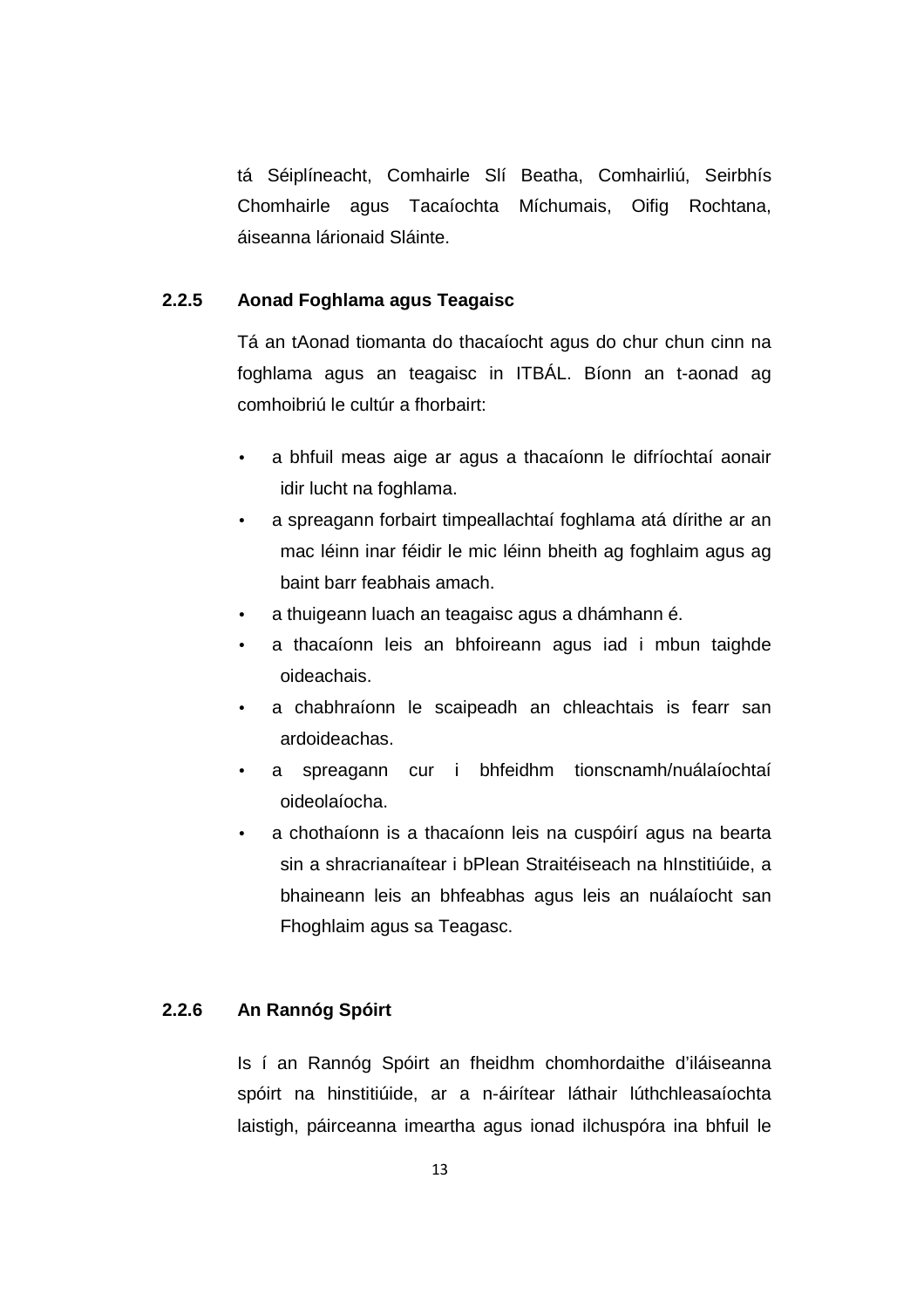fáil cúirt chispheile, ceithre chúirt bhadmantain, dhá chúirt eitpheile, futsal (sacar laistigh) agus seomra aclaíochta úrscothach. Bainistíonn an rannóg scéim scoláireachta spóirt ITBÁL, a dhámhann barr feabhais fheidhmíochta.

#### **2.3 Oifig Airgeadais/AD**

Tá an Oifig Airgeadais freagrach as gach soláthar agus íocaíocht agus dá bharr sin is í a dhéanann fógraíocht le haghaidh conarthaí a tháirgeann doiciméid tairisceana, a íocann sonraisc agus tuarastail agus a ullmhaíonn na cuntais bhliantúla. Faoi láthair tairiscíonn an rannóg phárolla an rogha bheith ag breathnú ar dhuillíní pá i nGaeilge agus i mBéarla.

Tá an Rannóg Acmhainní Daonna freagrach as fógraíocht a dhéanamh faoi fholúntais fhoirne, foirmeacha iarratais agus cur síos ar phoist a tháirgeadh agus agallaimh a eagrú. Is í atá freagrach as leas agus disciplín na foirne freisin. Tacaíonn Coiste na Forbartha Proifisiúnta le cuspóir na hInstitiúide go mbeadh deis ag an bhfoireann oiliúint agus feabhsú scileanna a fháil de réir mar a theastaíonn le spriocanna ar leith a sheachadadh go héifeachtach

#### **2.4 Scoileanna**

Tugann na Scoileanna faoi chroíghníomhaíocht na hInstitiúide. Cuirtear cláir ar fáil i raon leathan disciplíní faoi choimirce na gceithre Scoil: Gnó, Innealtóireacht, Daonnachtaí agus Eolaíocht. Déantar gach clár staidéir a sheachadadh agus a mheasúnú trí mheán an Bhéarla agus ní hann d'aon fhianaise go bhfuil éileamh le sonrú ar sholáthar aon ábhair chúrsa trí mheán na Gaeilge.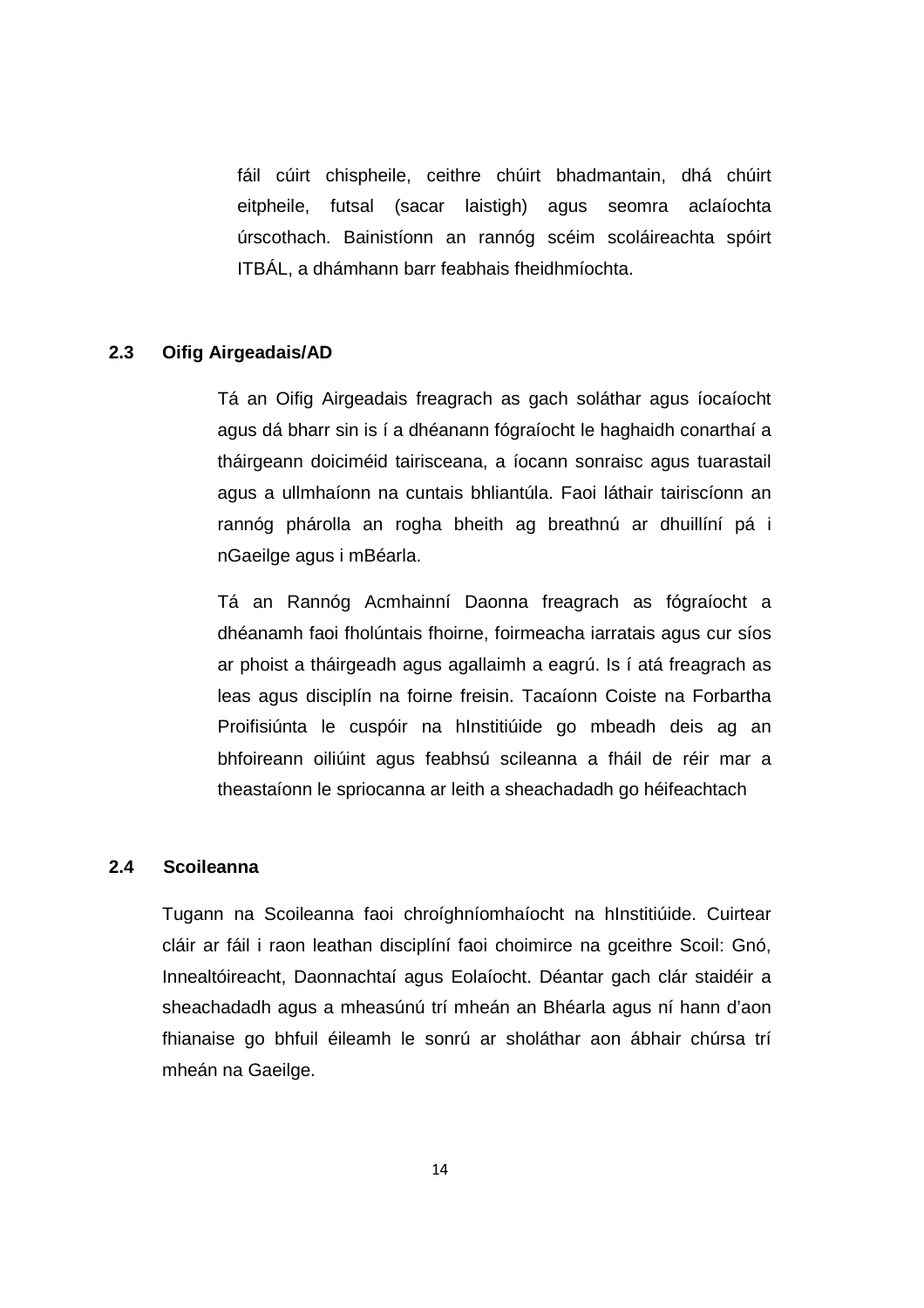#### **2.5 An Oifig Thaighde, Nuálaíochta agus Fhiontraíochta**

Tá trí institiúid taighde straitéisigh ag ITBÁL, in Ábhair (ITÁ), Eolaíochtaí Bitheacha (ITEB) agus Bogearraí (ITBE) agus tá a gcuid sáite taighde de réir na bpríomhthosaíochtaí réigiúnacha agus náisiúnta. Treisíonn bunú Clár Tairsí Teicneolaíochta atá maoinithe ag Fiontraíocht Éireann – Lárionad Taighde Teicneolaíochtaí Feidhmeacha Polaiméire na hÉireann (TTF Éireann) agus COMAND (Dearadh agus Seachadadh Ceangailte Feidhmchlár Meán Cumarsáide) – treisíonn siad tuilleadh an tacaíocht atá ann cheana do chomhoibriú straitéiseach tionscail. Is ann do thuilleadh braislí taighde laistigh d'ár gceithre Scoil Ghnó, Innealtóireachta, Daonnachtaí agus Eolaíochta.

#### **2.6 An Oifig Chumarsáide agus Mhargaíochta**

Tá an Oifig Chumarsáide agus Mhargaíochta freagrach as earcú mac léinn agus as scaipeadh eolais go hinmheánach agus go seachtrach chuig an Institiúid. Chuige sin, déanann an oifig fógraíocht faoi chúrsaí, eagraíonn sí cuairteanna scoile agus tá sí freagrach as foilseacháin de chuid na hInstitiúide.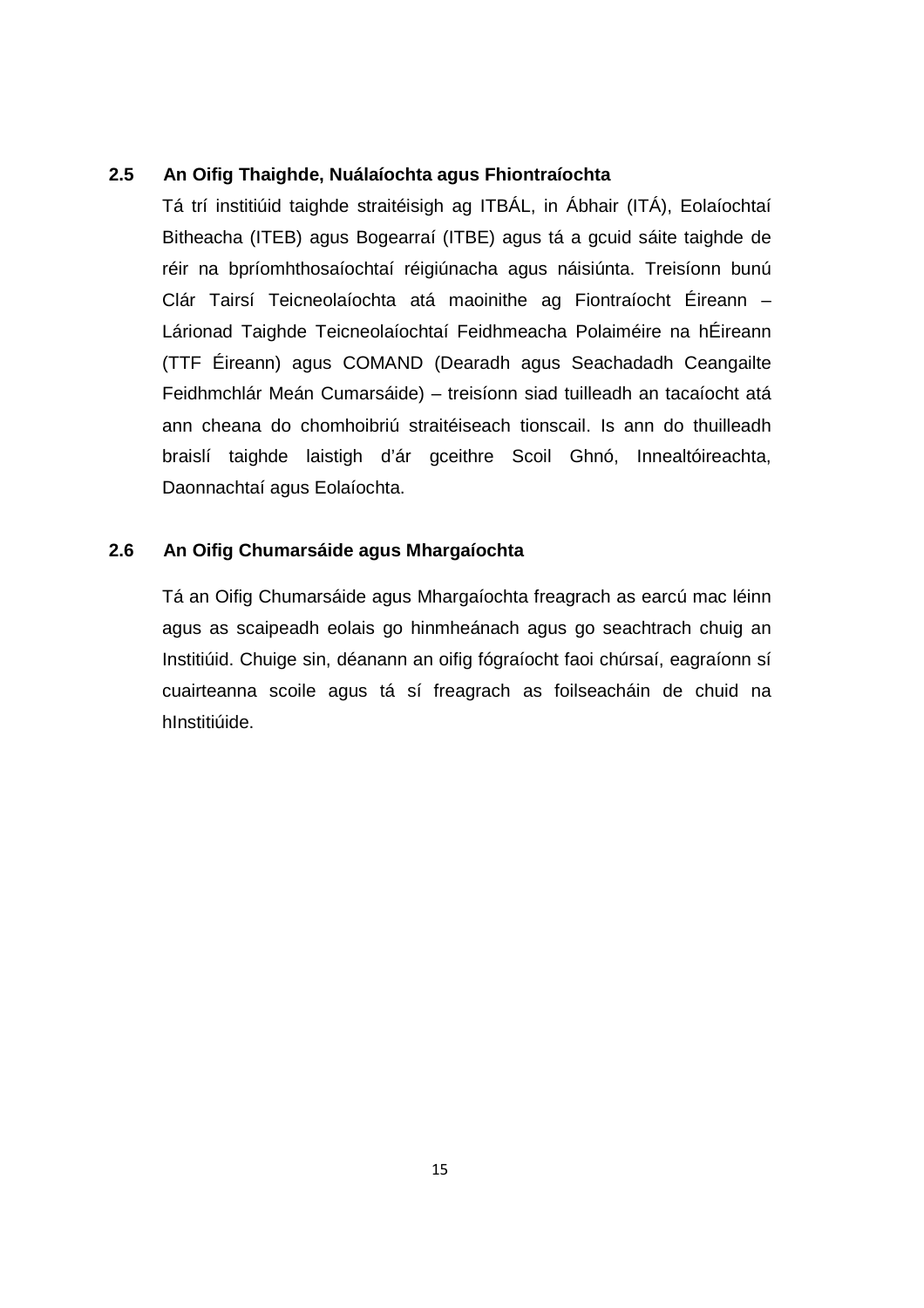### **CAIBIDIL 3**

## FEABHSÚ NA SEIRBHÍSÍ ATÁ **LE SOLÁTHAR GO DÁTHEANGACH**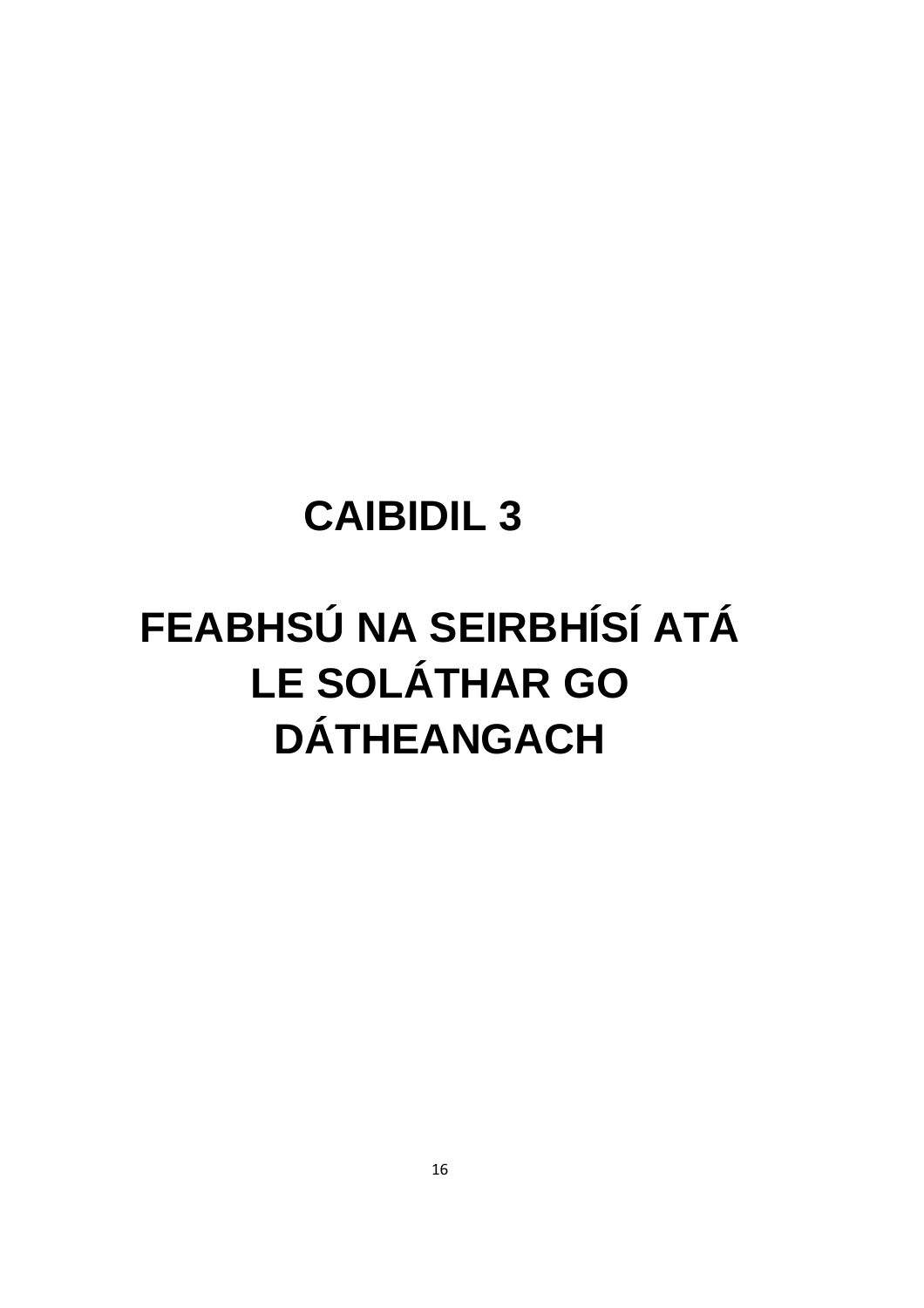#### **3.0 Intreoir**

Leagann an chaibidil seo amach an seasamh i dtaca le feabhsú soláthair sheirbhíse trí mheán na Gaeilge ag rannáin aonair laistigh den Institiúid. Glacann ITBÁL leis gur chóir soláthar seirbhíse i nGaeilge a thabhairt isteach go hincriminteach. Ní thuarann ITBÁL, áfach, go mbeidh éileamh ann ar sholáthar cúrsaí i nGaeilge, agus tuigtear di go bhfuil institiúidí eile tríú leibhéal, a bhfuil cuid acu lonnaithe i limistéir Ghaeltachta, ag comhoibriú le cur chuige aontaithe a chur i bhfeidhm i dtaca lena leithéid de sholáthar. Tacaíonn ITBÁL leis an gcomhoibriú seo; ní fheictear di, áfach, go mbeidh ról le cur i gcrích aici sa soláthar seo le linn saolré na scéime seo.

#### **3.1 Meán Cumarsáide leis an bPobal**

Déantar cumarsáid na hInstitiúide leis an bpobal trí mheán na meán cumarsáide seo a leanas, den chuid is mó, agus faoi láthair is i mBéarla a dhéantar sin.

- Réamheolaire
- Foirmeacha iarratais/Bróisiúir/Bileoga eolais
- Foilseacháin ilghnéitheacha
- Suíomh gréasáin
- Ríomhphost
- Litir
- Cumarsáid bhéil
- Caidreamh poiblí

Eisceacht i dtaca leis sin ná úsáid cártaí cuiridh dátheangacha chuig gach imeacht oifigiúil de chuid na hInstitiúide. Tá na tiomantais seo a leanas á ndéanamh maidir leis an scéim theanga seo.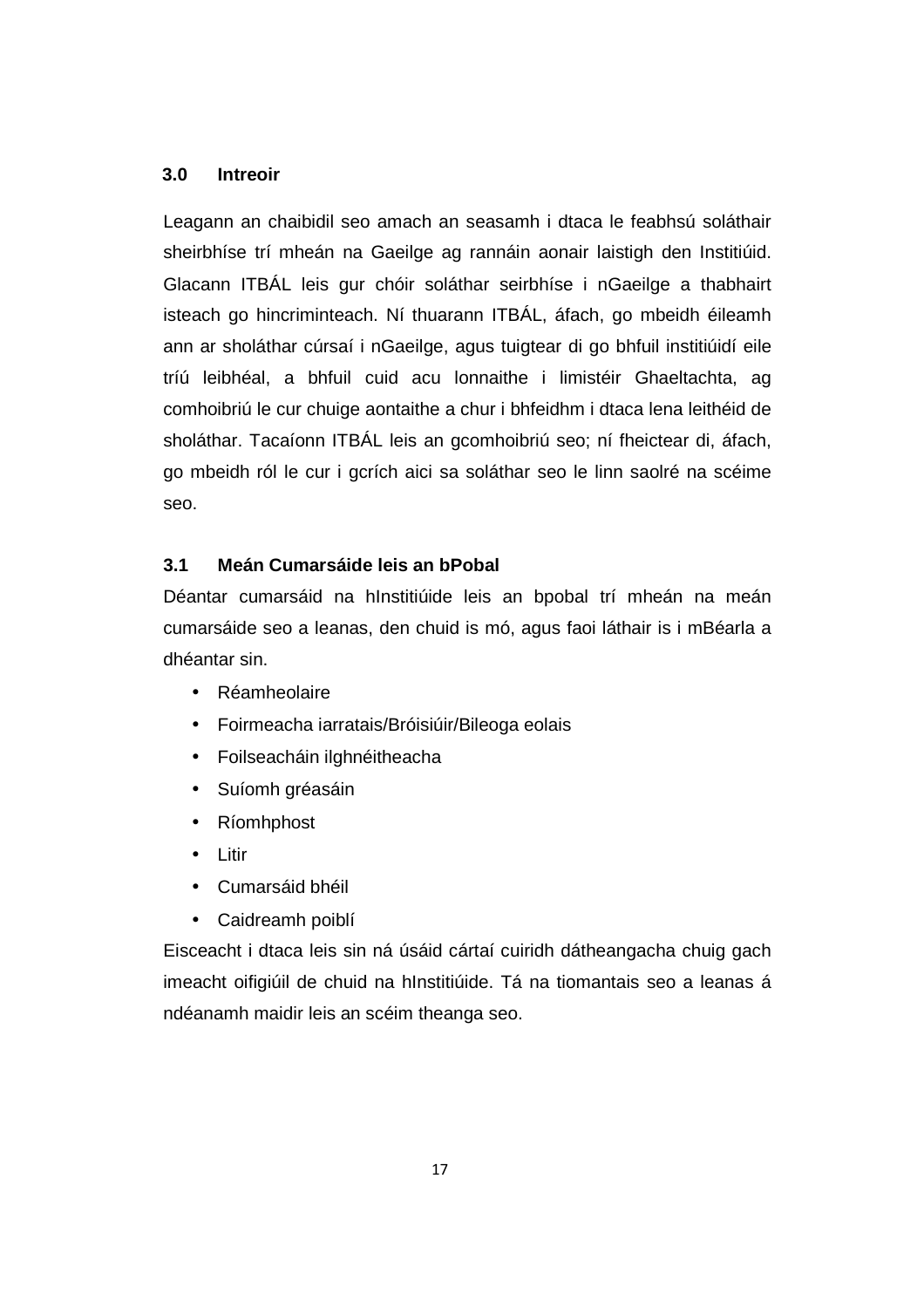#### **3.1.1 Réamheolaire**

Ag cur san áireamh na constaicí reatha atá ann ó thaobh acmhainní de níl an Institiúid ag súil leis go mbeidh sí ag táirgeadh an réamheolaire ar fad go dátheangach le linn shaolré na scéime seo. Déanfar ceannteidil agus teidil chláir atá le fáil sa réamheolaire a tháirgeadh go dátheangach. Leanfar ar aghaidh le seachadadh ábhair atá dírithe go háirithe ar an margadh idirnáisiúnta sa teanga atá oiriúnach don mhargadh.

#### Am: eagrán 2014/2015 an réamheolaire

#### **3.1.2 Foirmeacha iarratais /Bróisiúir/Bileoga eolais**

Déanfar foirmeacha iarratais dhírigh do mhic léinn fochéime agus iarchéime a eisiúint go dátheangach faoi aon chlúdach amháin. Foilseofar bróisiúir agus bileoga eolais i mBéarla amháin. Foilseofar tuairiscí comhairleora agus tuairiscí tiomanta teicniúla sa teanga sin inar cuireadh i láthair an chéad lá riamh iad.

#### Am: Ag chéad athchló eile na bhfoirmeacha iarratais

#### **3.1.3 Foilseacháin Ilghnéitheacha**

Foilsítear an leabhrán bainte amach céime in am don searmanas bronnta céime, é ag tabhairt liosta de na mic léinn agus an chéim a bhronnfar orthu, den chuid is mó. Beidh na codanna seo a leanas dátheangach

- Na leathanaigh tosaigh
- Teidil na gcúrsaí agus na gclár

#### Am: Faoi dheireadh bhliain 2 na scéime

Is iris í AIT Lifea fhoilsítear go bliantúil ag an Institiúid. Foilseofar alt amháin go dátheangach in aghaidh an eagráin.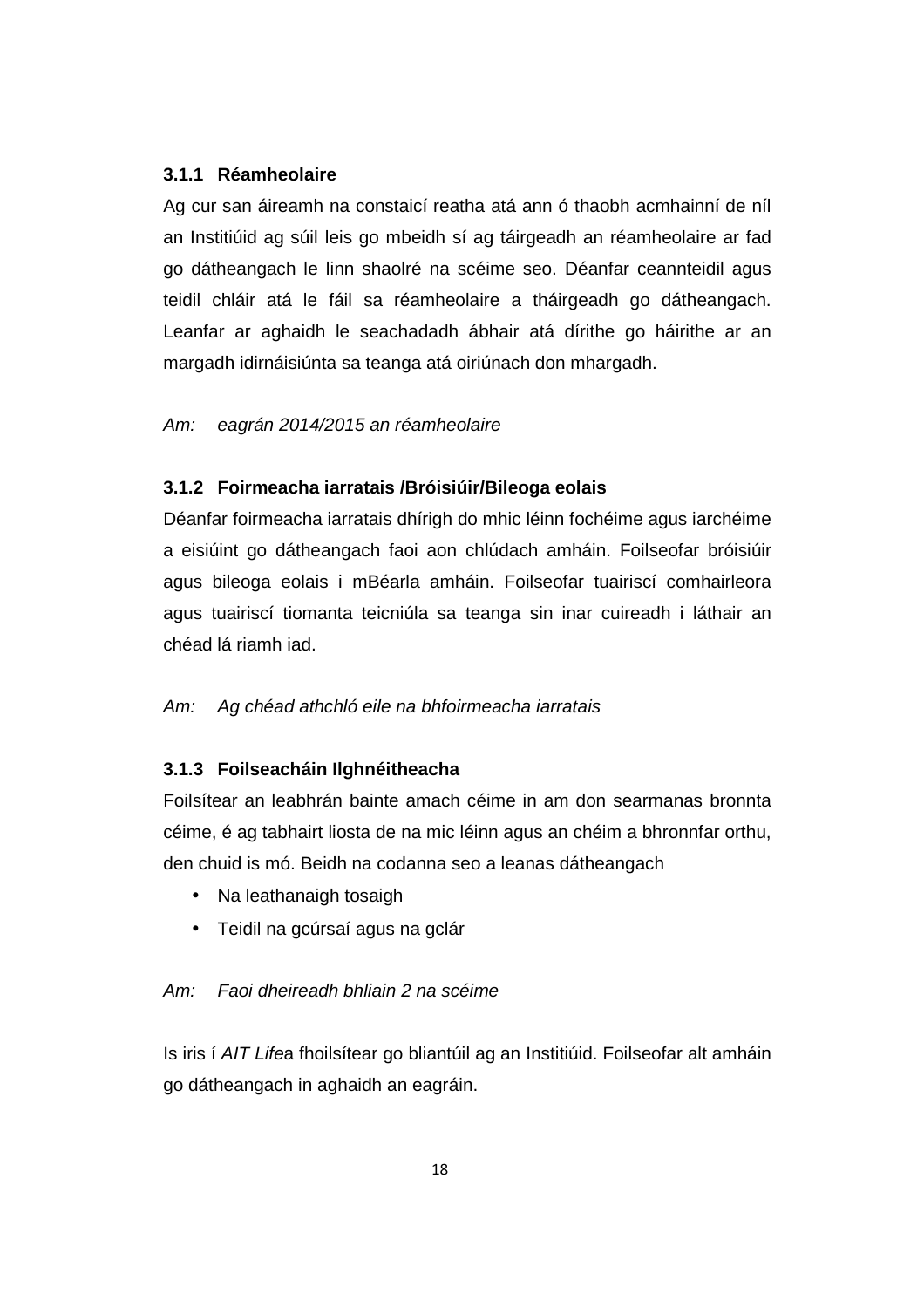#### **3.1.4 Suíomh gréasáin**

Tá sé de chumas ag an gcóras bainistithe ábhair a bhuntacaíonn le suíomh gréasáin ITBÁL faisnéis a léiriú go dátheangach. Beidh príomhábhar an tsuímh ghréasáin ar fáil i mBéarla agus i nGaeilge.

Leanfar ar aghaidh le seachadadh ábhair atá dírithe go háirithe ar an margadh idirnáisiúnta sa teanga atá oiriúnach don mhargadh.

#### Am: Faoi dheireadh na scéime

#### **3.1.5 Ríomhphost**

Taispeánfar an clásal séanta i nGaeilge agus i mBéarla araon.

#### Am: Ó thosú na scéime

#### **3.1.6 Comhfhreagras Ginearálta**

Ainmneoidh an institiúid ball foirne a bheas freagrach as freagra a thabhairt sa teanga chéanna nuair a dhéanann duine cumarsáid linn i nGaeilge. Cuirfear oiliúint oiriúnach ar fáil don bhall foirne ainmnithe.

Am: Ag tosú na scéime

#### **3.1.7 Fógraí Béil**

Is é beartas na hInstitiúide bheith ag obair i dtreo chinntiú go mbíonn na fógraí béil réamhthaifeadta dátheangach. Bainfear sin amach faoin dáta riachtanais reachtúil, 1 Iúil 2013.

#### Am: Ag tosú na scéime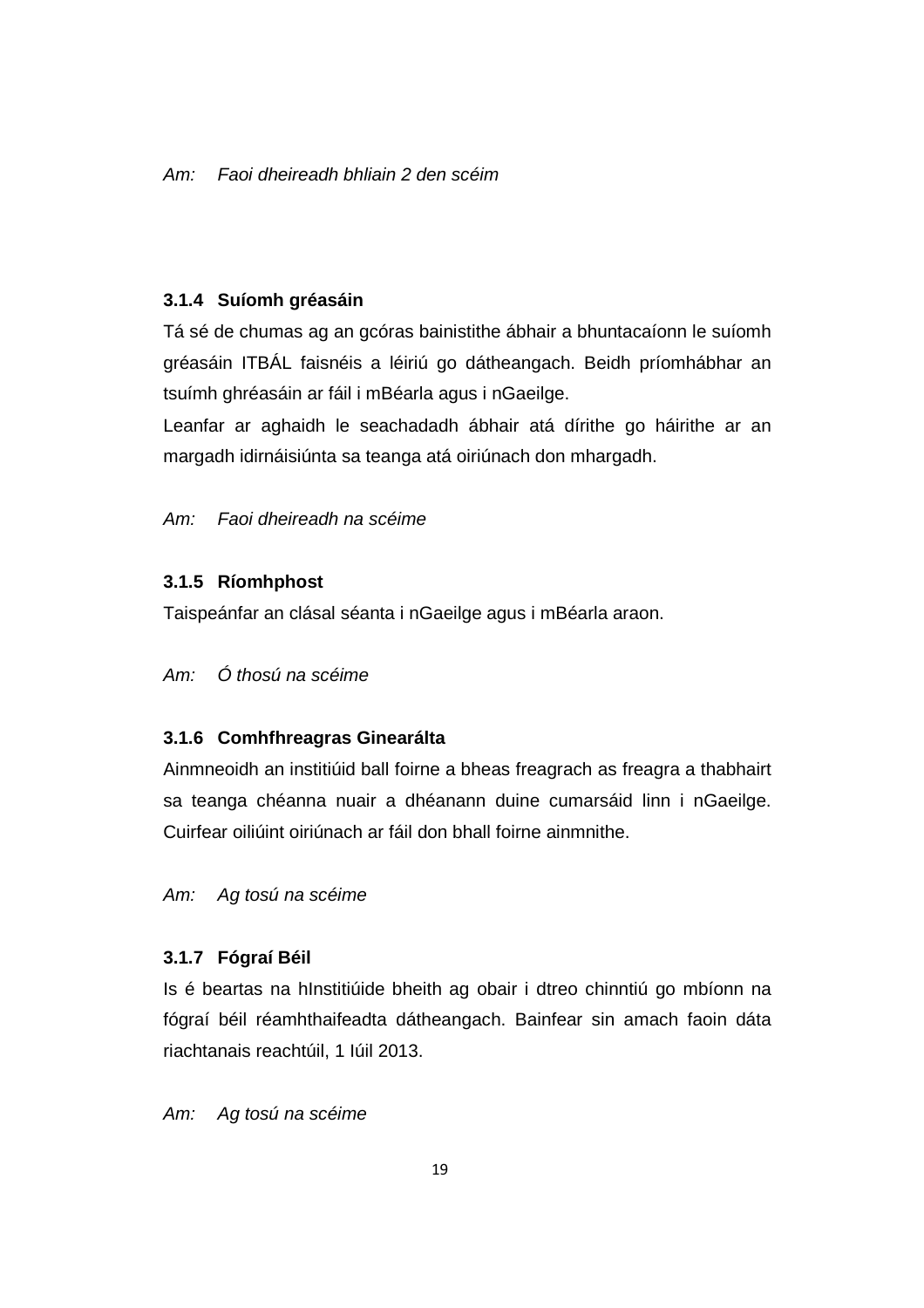#### **3.1.8 Oibriúchán Fáiltithe**

Beidh sé d'aidhm ag an Institiúid cinntiú go gcuirtear oiliúint ar an bhfoireann fháiltithe le hainm na hinstitiúide agus bunbheannachtaí a fhógairt i mBéarla agus i nGaeilge. Tá socruithe oiriúnacha i bhfeidhm sa tslí go gcuirfear an fhoireann fháiltithe ar an eolas faoi chathaoirleach ainmnithe sa chás go ndéanfaí fiosrúchán dóibh i nGaeilge agus gur féidir leo baill den phobal a chur i dteagmháil leis an oifig nó leis an oifigeach freagrach gan mhoill.

#### Am: Faoi dheireadh Bhliain 2 na scéime

#### **3.1.9 Caidreamh Poiblí**

Foilseofar preas-eisiúintí i dtaca leis an nGaeilge go dátheangach.

Am: Láithreach

Ó thosú bhliain 2 na scéime foilseofar 5% de phreas-eisiúintí na hInstitiúide go dátheangach. Déanfar athbhreithniú ar an gcéatadán seo i Scéimeanna teanga amach anseo.

#### Am: Ó thosú Bhliain 2 na scéime

#### **3.2 Seirbhísí Tacaíochta**

Níl líon suntasach ball foirne ag an Institiúid atá líofa sa Ghaeilge agus i dtús báire tá sí ag súil leis go mbeidh líon na ndeonach a bheas rannpháirteach íseal. Ar feadh fad ama na scéime beidh sé riachtanach gach seirbhís aistriúcháin doiciméad substaintiúil, tuarascálacha bliantúla, srl, a chur amach ar conradh.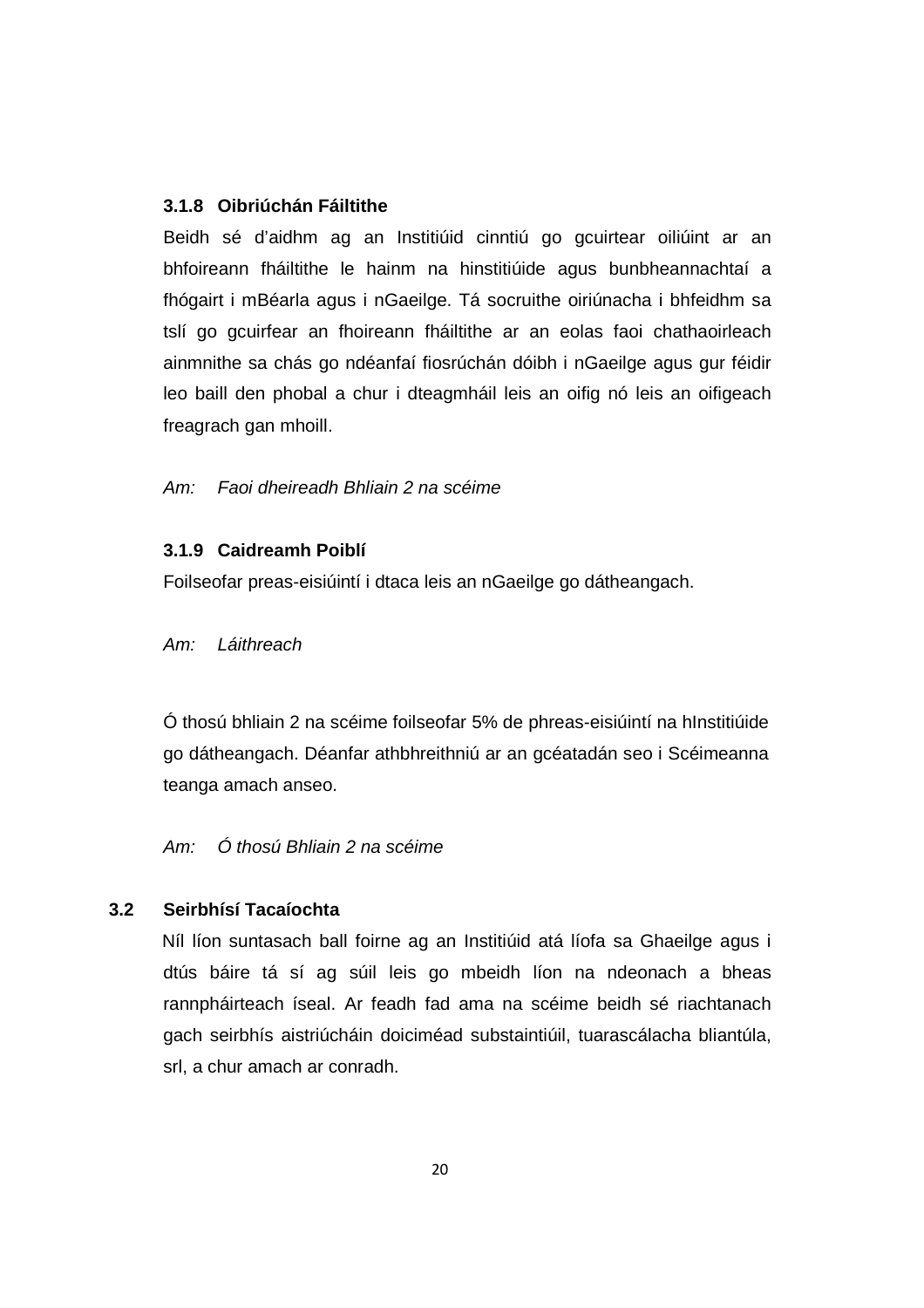#### **3.3 Earcú**

Cuimhneoidh ITBÁL ar a cuid dualgas faoin Acht agus í ag earcú foirne. Cuirfear gach earcach nua ar an eolas maidir le deiseanna forbartha le feabhas a chur ar a gcuid Gaeilge.

#### **3.4 Oiliúint agus Forbairt**

Tá tiomantas leanúnach ag an Institiúid oiliúint chuí a sholáthar agus tacaíonn sí le forbairt gach baill fhoirne. Faoi réir ag éileamh agus soláthar buiséadach cuirfidh an Institiúid oiliúint ar fáil sa Ghaeilge don fhoireann fháiltithe.

Déanfaidh an Coiste Forbartha Gairmiúla luacháil ar aon chúrsaí Gaeilge agus iad á dtairiscint ag an Rannóg don Fhoghlaim ar feadh an tSaoil agus cothóidh sé a gcuid oiriúnachta i measc na foirne le go n-éireoidís líofa sa Ghaeilge, idir scríofa agus labhartha. Faoi réir ag éileamh, tá sé beartaithe ag ITBÁL na bearta seo a dhéanamh ar feadh fad ama na scéime le feabhas a chur ar leibhéal na Gaeilge i measc fhoireann ITBÁL trí na rudaí seo a leanas:

- Soláthar treorach do bhaill fhoirne aonair ar mian leo fógraí glórphoist dátheangacha a fhágáil ar a dteileafón pearsanta.
- Soláthar fógraí dátheangacha ar theachtaireachtaí glórphoist iar-ama.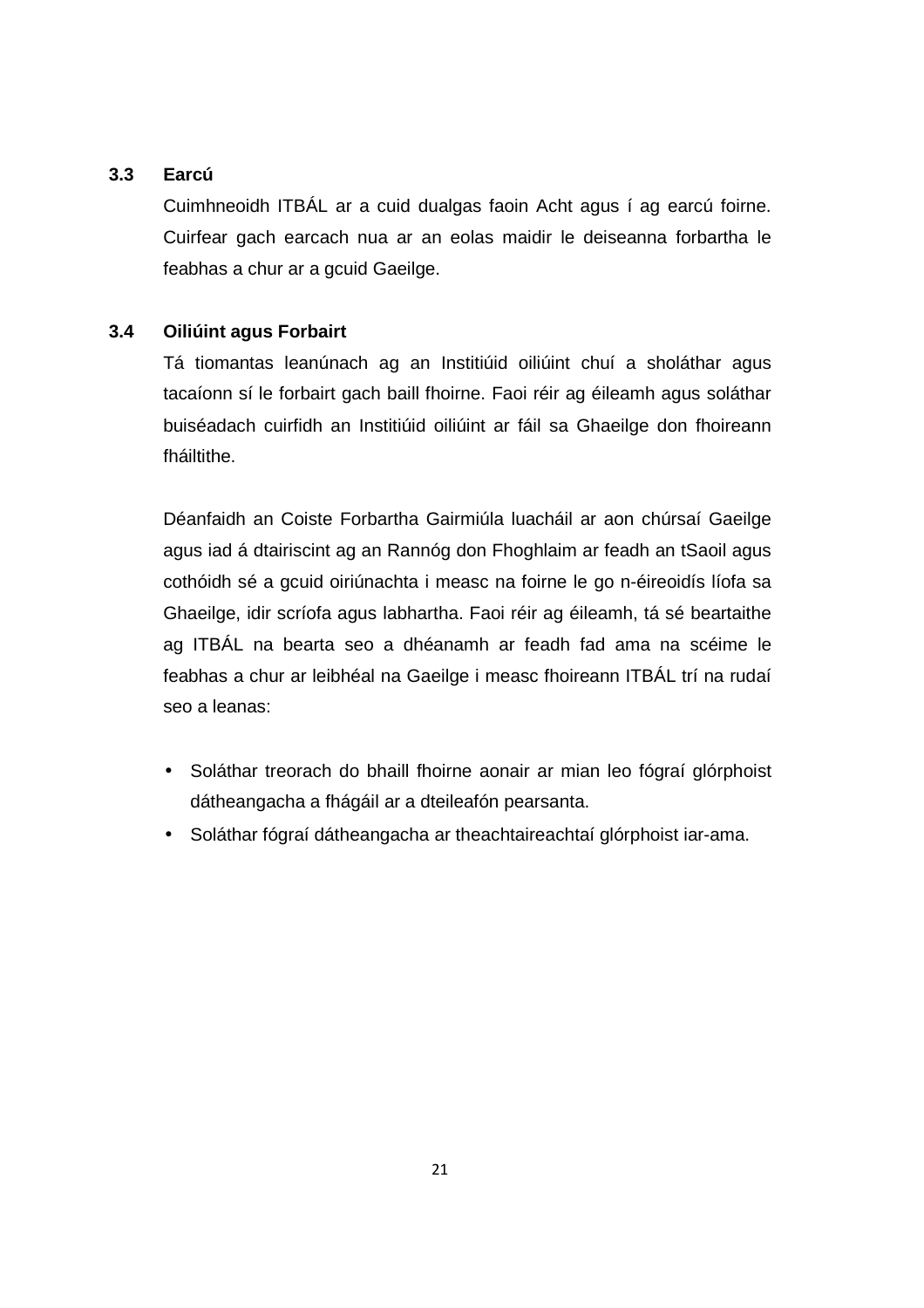### **CAIBIDIL 5**

# **MONATÓIREACHT AGUS** ATHBHREITHNIÚ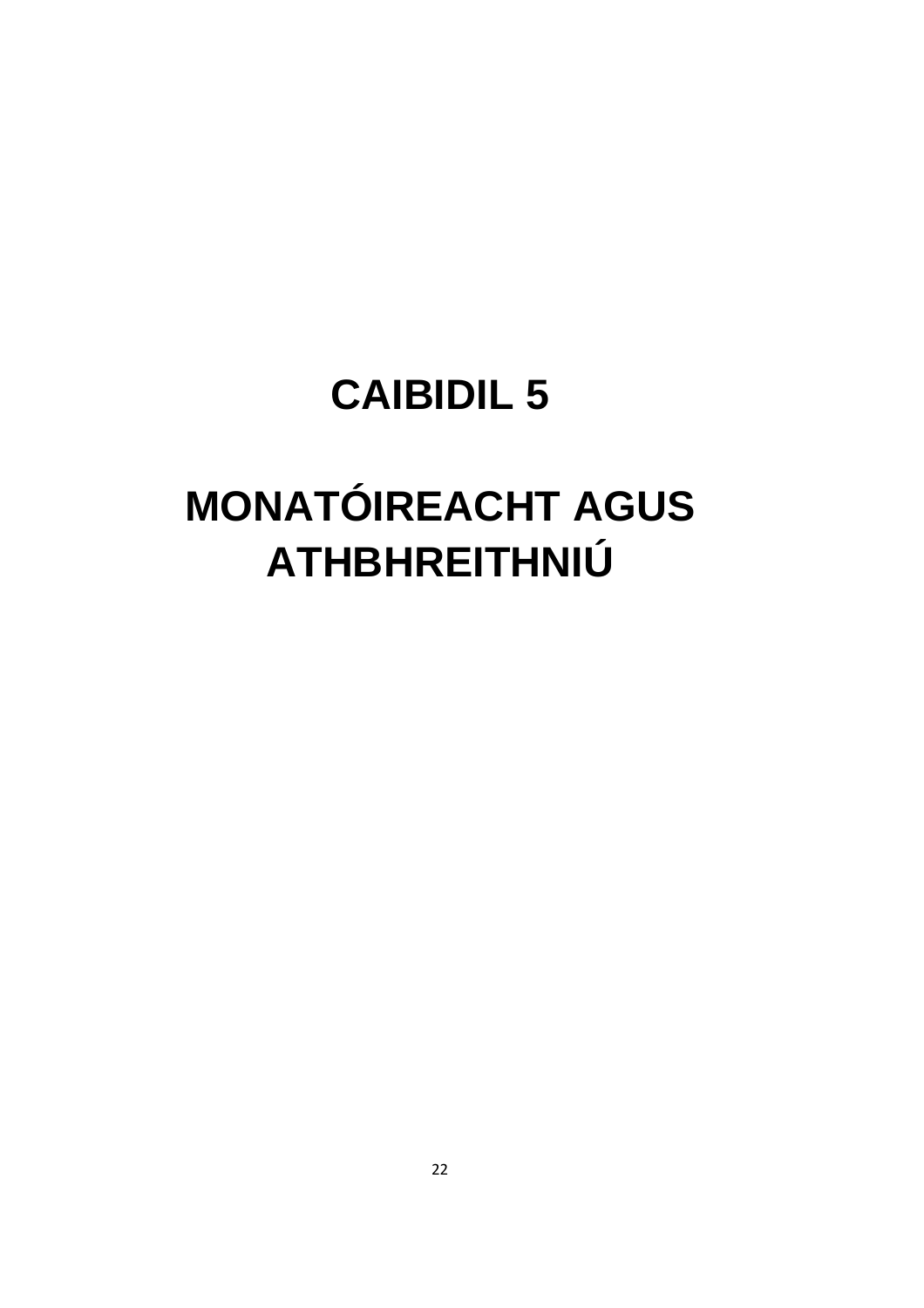Beidh feidhmiú éifeachtach na scéime á athbhreithniú ag an bhFoireann Bhainistithe Fheidhmeannaigh (FBF). Cuirfear an fheidhm mhonatóireachta laethúil i gcrích go príomha ag Ceannairí Rannóige/Feidhme, a bheas freagrach as cur i bhfeidhm na scéime laistigh dá réimse féin agus as tuairisciú ar bhonn rialta chuig a mbainisteoir líne, a thabharfaidh tuairisc lena sheal faoi bhráid chruinnithe FBF.

Déanfar monatóireacht ar bhaint amach na spriocanna dearbhaithe mar seo a leanas:

- Taifeadfar litreacha, glaonna gutháin, iarratais, srl, a fhaightear i nGaeilge le monatóireacht an éilimh a cheadú
- Déanfar leibhéal an chaiteachais ar aistriúchán an chomhfhreagrais i litreacha, preas-eisiúintí, an tsuímh ghréasáin, fhoilseachán, srl, a thaifeadadh
- Déanfar leibhéal an chaiteachais ar an oiliúint sa Ghaeilge a thaifeadadh
- Déanfar leibhéal an chaiteachais ar an bhfógraíocht dhátheangach a thaifeadadh.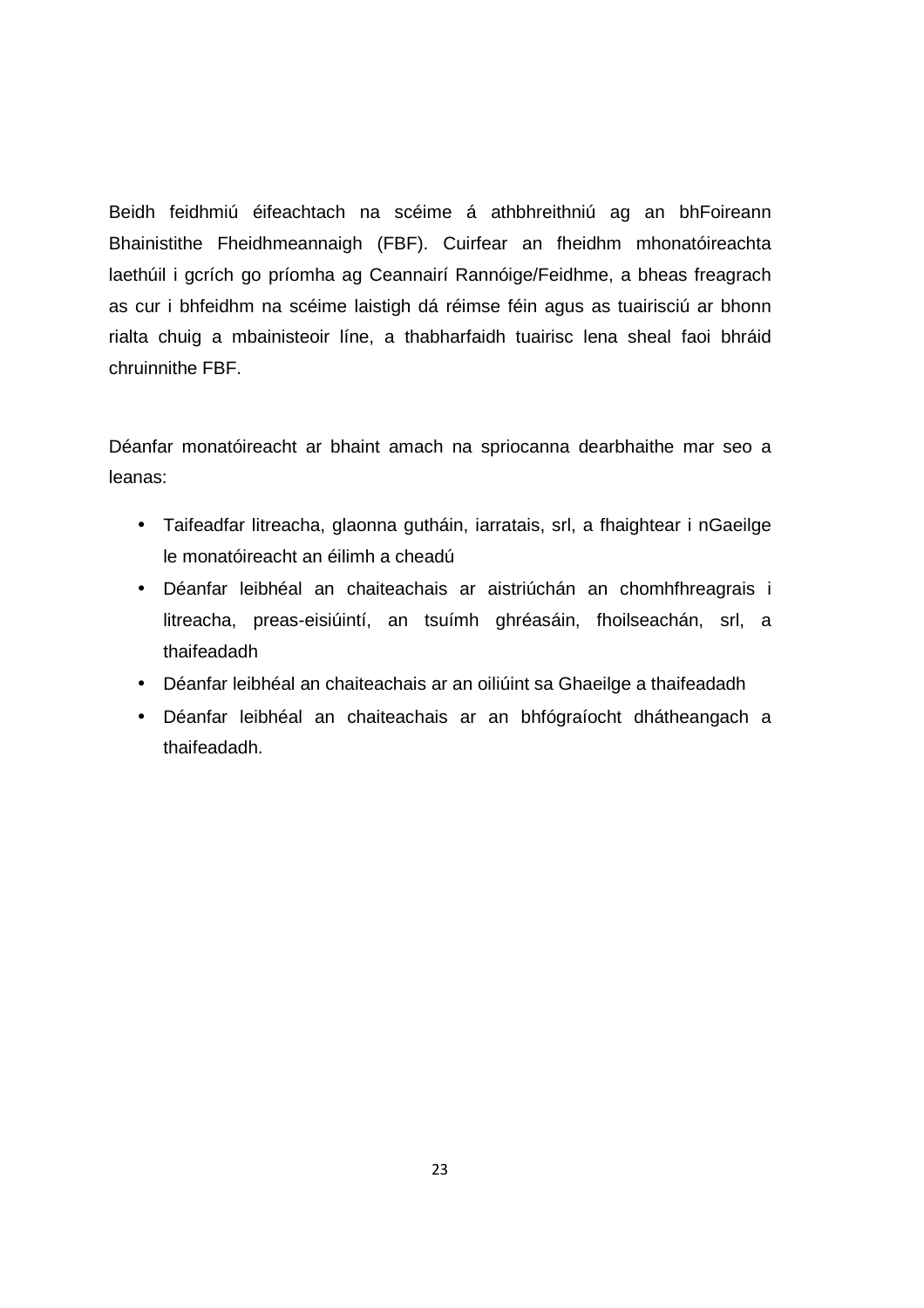# **CAIBIDIL 6** POIBLIÚ NA SCÉIME